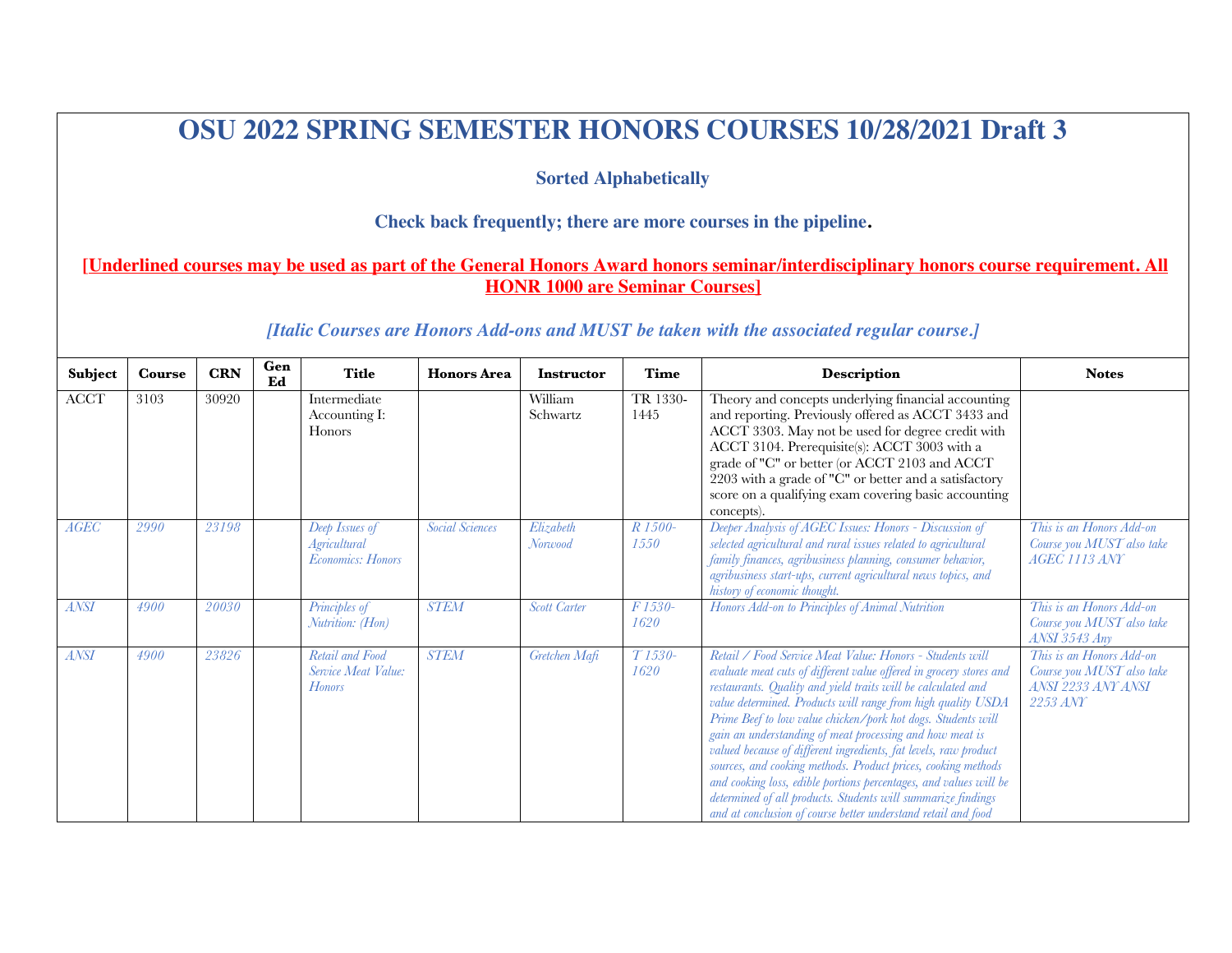|             |      |       |                                                                                                       |                   |                |                  | service meat prices and values depending on initial product<br>sources                                                                                                                                                                                                                                                                                                                                                                                                                                                                                                                                                                                                                                                                                                                                                                                                                                                                                                                                                                                                                                                                                                                                                                                                                                                                                                                                                                                                                                                                                                                                                                                |                                                                               |
|-------------|------|-------|-------------------------------------------------------------------------------------------------------|-------------------|----------------|------------------|-------------------------------------------------------------------------------------------------------------------------------------------------------------------------------------------------------------------------------------------------------------------------------------------------------------------------------------------------------------------------------------------------------------------------------------------------------------------------------------------------------------------------------------------------------------------------------------------------------------------------------------------------------------------------------------------------------------------------------------------------------------------------------------------------------------------------------------------------------------------------------------------------------------------------------------------------------------------------------------------------------------------------------------------------------------------------------------------------------------------------------------------------------------------------------------------------------------------------------------------------------------------------------------------------------------------------------------------------------------------------------------------------------------------------------------------------------------------------------------------------------------------------------------------------------------------------------------------------------------------------------------------------------|-------------------------------------------------------------------------------|
| <b>ANSI</b> | 4900 | 24302 | The Role of Assisted<br>Reproductive<br>Technologies (ART)<br>in Animal<br><b>Agriculture: Honors</b> | <b>STEM</b>       | Daniel Stein   | F 1230-<br>1320  | Various Assisted Reproductive Technologies have been developed<br>to obtain a large number of offspring from genetically superior<br>animals or obtain offspring from infertile animals to increase<br>herd quality in a shorter period of time than traditional breeding<br>methods. These technologies include artificial insemination,<br>embryo transfer, embryo splitting, cryopreservation/vitrification<br>(freezing) of embryos, oocytes, and semen, in vitro fertilization<br>(IVF), intracytoplasmic sperm injection (ICSI), sexed semen,<br>determination of the sex of embryos, and somatic cell nuclear<br>transfer (cloning) and the ability to engineer transgenic animals.<br>The creation of transgenic livestock is one of the most<br>groundbreaking, yet controversial technologies emerging in<br>agriculture today. The curretnly available and emerging Assisted<br>Reproductive Technologies will offer opportunities for<br>improvements in genetic selection and will be crucial in meeting<br>the global challenges facing animal agriculture created by the<br>anticipated increase in the world population by 2050 requiring<br>an estimated 50% increase in food production. Advocates of<br>some of these Assisted Reproductive Technologies will likely face<br>opposition by the general public who lack understanding and<br>acceptance of these reproductive tools for increased animal<br>production and performance. This Honors add-on section will<br>explore the science behind, and the different perspectives of the<br>available and emerging Assisted Reproductive Technologies in<br>animal agriculture. | This is an Honors Add-on<br>Course you MUST also take<br>ANSI 3444 ANY        |
| <b>ANSI</b> | 4900 | 25377 | You and Your<br>Genome: Honors                                                                        | <b>STEM</b>       | Darren Hagen   | F 1330-<br>1420  | Students enrolled in this class will analyze either their own or<br>an instructor-provided DNA sample for ancestry composition,<br>countries of ancestry, maternal and paternal features and<br>Neanderthal/Denisovan features etc. Students would analyze a<br>provided random DNA profile for disease risks and traits.<br>Students are welcome to analyze their own profiles on the own<br>and the instructor would help them. Students would also<br>conduct a DNA fingerprint analysis of their own DNA from<br>start to finish in the DeSilva laboratory as part of the course.<br>DNA profiles would be generated by the company 23 and me.<br>Students would incur a cost of \$99.00 if they want their own<br>DNA profile generated, no cost if they want to analyze a<br>random sample. Additional data analysis costs of about \$20 is<br>anticipated.                                                                                                                                                                                                                                                                                                                                                                                                                                                                                                                                                                                                                                                                                                                                                                                     | This is an Honors Add-on<br>Course you MUST also take<br><b>ANSI 3423 ANY</b> |
| <b>ARCH</b> | 2890 | 28070 | Honors for Topics in<br>Architecture                                                                  | <b>Humanities</b> | Michael Rabens | $T1500-$<br>1615 | Add-on for ARCH 2283 History and Theory of Architecture<br>$I\!I(H)$                                                                                                                                                                                                                                                                                                                                                                                                                                                                                                                                                                                                                                                                                                                                                                                                                                                                                                                                                                                                                                                                                                                                                                                                                                                                                                                                                                                                                                                                                                                                                                                  | This is an Honors Add-on<br>Course you MUST also take<br>ARCH 2283 27970      |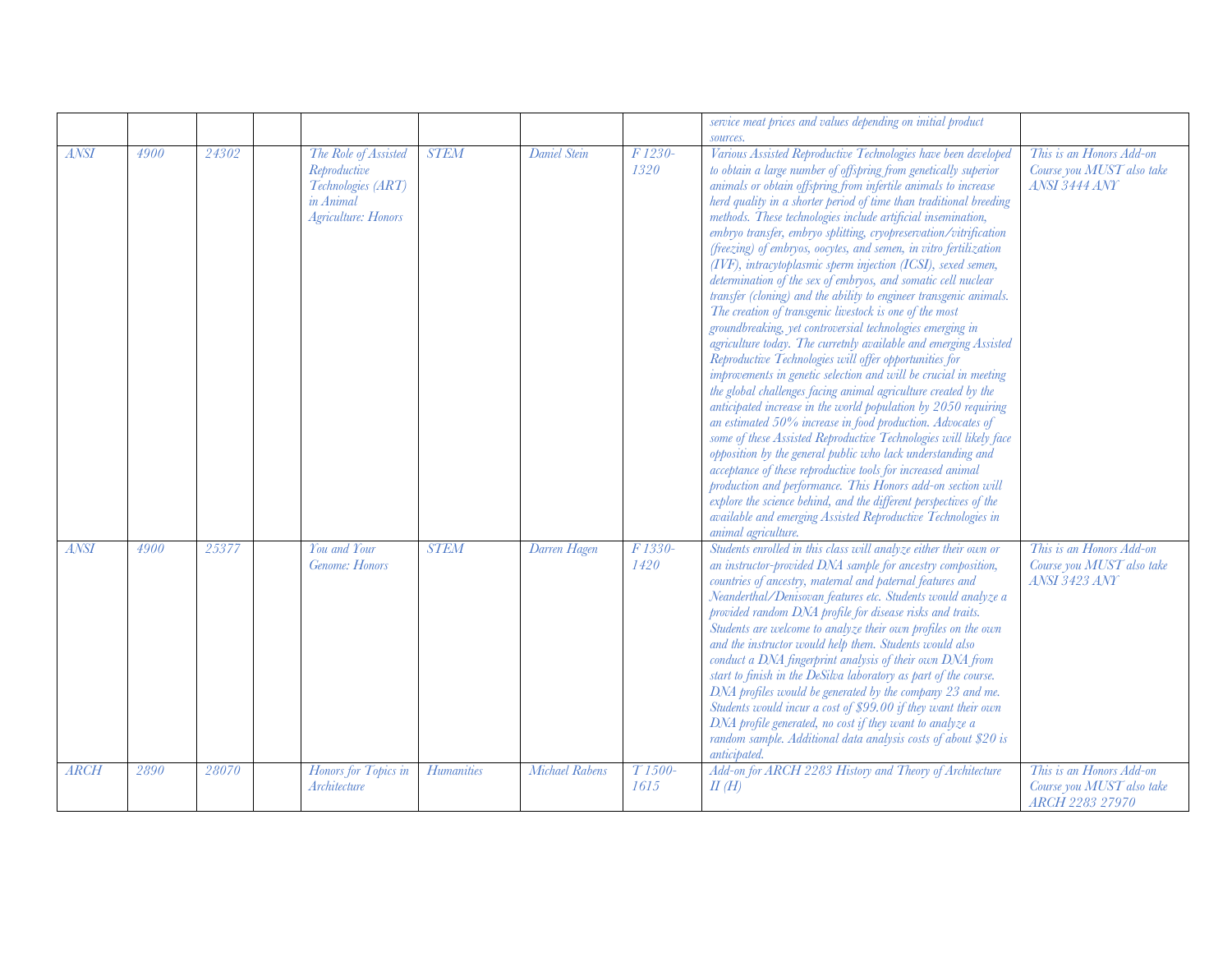| <b>BIOC</b> | 1990 | 24577 |               | Freshman<br>Research in<br>Biochemistry:<br>Honors                                                  | <b>STEM</b> | Patricia<br>Canaan  | T 1500-<br>1640 | Seminar for Biochemistry majors only                                                                                                                                                                                                                                                                                                                                                                                                                                                                                                                                                                                                                                                                                                                                                                                                                                                                                                            |                                                                                                  |
|-------------|------|-------|---------------|-----------------------------------------------------------------------------------------------------|-------------|---------------------|-----------------|-------------------------------------------------------------------------------------------------------------------------------------------------------------------------------------------------------------------------------------------------------------------------------------------------------------------------------------------------------------------------------------------------------------------------------------------------------------------------------------------------------------------------------------------------------------------------------------------------------------------------------------------------------------------------------------------------------------------------------------------------------------------------------------------------------------------------------------------------------------------------------------------------------------------------------------------------|--------------------------------------------------------------------------------------------------|
| <b>BIOL</b> | 2890 | 24579 |               | <b>Using Nutritional</b><br><b>Ecology</b> to Link<br>Physiology,<br>Behavior, &<br>Ecology: Honors | <b>STEM</b> | Shawn Wilder        | W 0930-<br>1020 | The goal of this course is to provide an overview of the topics<br>studied in nutritional ecology and their relevance to different<br>fields of biology The field of nutritional ecology was developed to<br>aid in understanding the complex interactions between<br>macronutrients in animal diets and their consequences for health<br>and fitness. This work integrates several fields of biology<br>including: physiology (What are the biochemical pathways<br>through which nutrients affect animals?), behavior (How do<br>animals choose among foods to regulate their diet?), and ecology<br>(What are the consequences of diet for populations, communities<br>and ecosystems?).                                                                                                                                                                                                                                                     | This is an Honors Add-on<br>Course you MUST also take<br><b>BIOL 1114 ANY</b>                    |
| <b>BIOL</b> | 2890 | 28771 | <b>Honors</b> | Using DNA<br><b>Barcoding</b> to<br>Characterize<br>Zooplankton<br>Communities:                     | <b>STEM</b> | Guinevere Wogan     | R 1030-<br>1220 | DNA barcoding has emerged as a powerful approach for<br>determining which species are present in a specific environment<br>or sample. DNA Barcoding uses very short genetic sequences<br>from a standard part of the genome to identify organisms (even<br>whole communities) from tiny DNA samples instead of<br>requiring whole organisms and using more variable<br>morphological features like shape, size and color. Students will<br>use recently published DNA barcodes for freshwater<br>zooplankton to determine the species of freshwater zooplankton<br>present in water samples from a new research project conducted<br>by OSU faculty. Students will obtain hands-on experience with<br>PCR amplification of DNA, DNA sequencing technology, and<br>analysis of DNA barcoding information.                                                                                                                                        | This is an Honors Add-on<br>Course you MUST also take<br><b>BIOL 1604 ANY BIOL</b><br>$1114$ ANY |
| BIOL        | 3890 | 24535 |               | Physiology: Honors                                                                                  | <b>STEM</b> | <b>Will Wiggins</b> | M 1630-<br>1720 | Controversies in Physiology - We will use a seminar format to<br>explore areas of controversy within physiology and physiology-<br>related sciences. Selected topics will be in-depth explorations of<br>material that is (usually) briefly touched upon in class, giving<br>you the opportunity to advance your understanding of physiology<br>beyond what we have time to consider in the main course. As the<br>seminar title indicates, our topics will be those for which there is<br>some controversy, e.g., because the science is emerging or very<br>complex, because ethical questions arise as a result of the<br>science, and/or because segments of society have difficulty<br>accepting the science. Course meetings will be a combination of<br>professor-led and student-led discussions over topics for which<br>the materials have been given to everyone for review ahead of<br>time in order to come to the class prepared. | This is an Honors Add-on<br>Course you MUST also take<br><b>BIOL 3204 ANY</b>                    |
| <b>BIOL</b> | 3890 | 24554 |               | Evolutionary<br>Medicine and the                                                                    | <b>STEM</b> | Mary Towner         | M 1230-<br>1320 | Evolutionary Medicine and the Human Body is an Add-on for<br>Human Anatomy BIOL 3214                                                                                                                                                                                                                                                                                                                                                                                                                                                                                                                                                                                                                                                                                                                                                                                                                                                            | This is an Honors Add-on<br>Course you MUST also take<br><b>BIOL 3214 ANY</b>                    |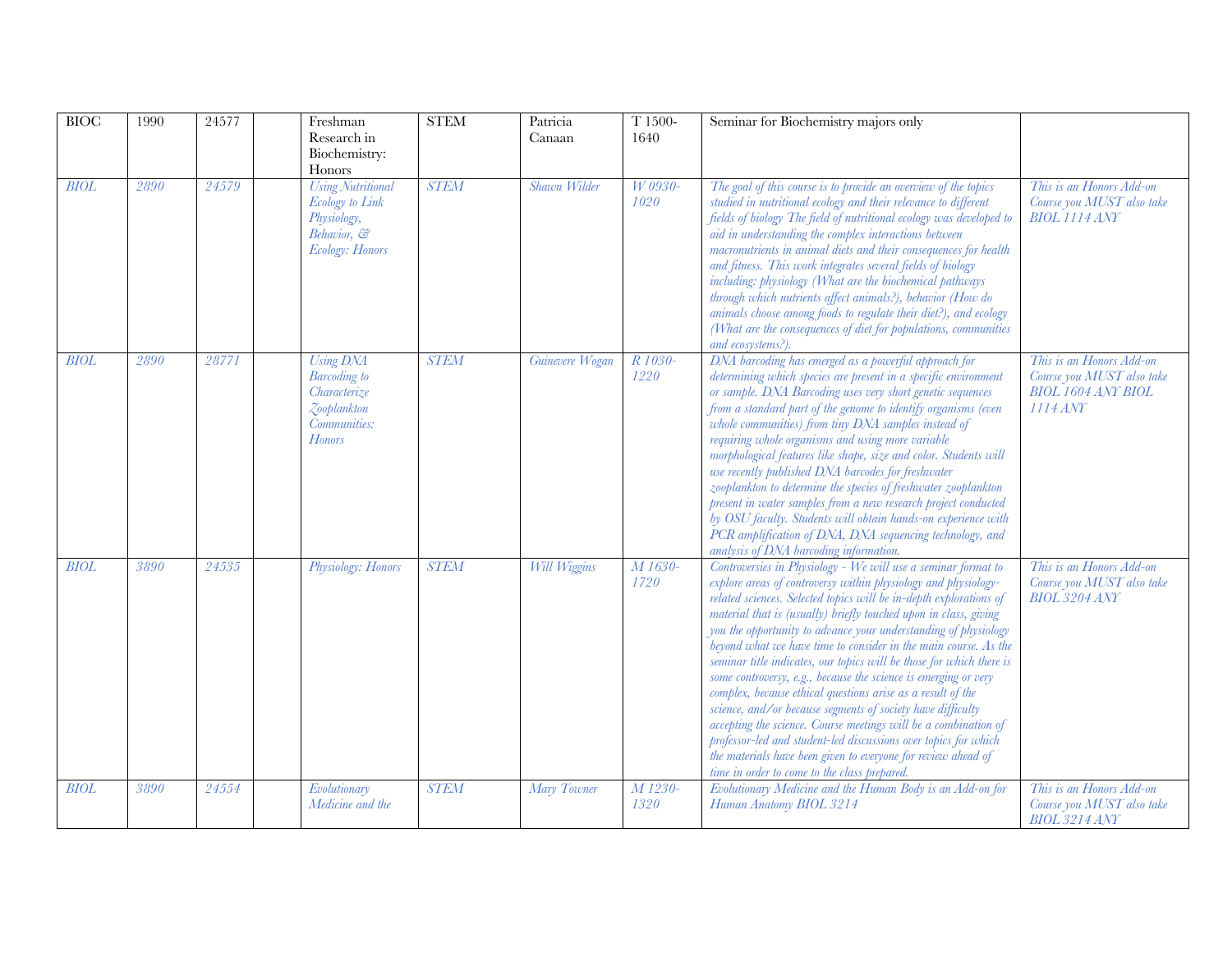|             |      |       | Human Body:<br><b>Honors</b>                                                                                             |             |                                    |                             |                                                                                                                                                                                                                                                                                                                                                                                                                                                                                                                                                                                                                                                                                                                                                                                                          |                                                                                         |
|-------------|------|-------|--------------------------------------------------------------------------------------------------------------------------|-------------|------------------------------------|-----------------------------|----------------------------------------------------------------------------------------------------------------------------------------------------------------------------------------------------------------------------------------------------------------------------------------------------------------------------------------------------------------------------------------------------------------------------------------------------------------------------------------------------------------------------------------------------------------------------------------------------------------------------------------------------------------------------------------------------------------------------------------------------------------------------------------------------------|-----------------------------------------------------------------------------------------|
| <b>BIOL</b> | 3890 | 28772 | <b>Using DNA</b><br><b>Barcoding</b> to<br>Characterize<br>Zooplankton<br>Communities:<br><b>Honors</b>                  | <b>STEM</b> | Guinevere Wogan                    | R 1030-<br>1220             | DNA barcoding has emerged as a powerful approach for<br>determining which species are present in a specific environment<br>or sample. DNA Barcoding uses very short genetic sequences<br>from a standard part of the genome to identify organisms (even<br>whole communities) from tiny DNA samples instead of<br>requiring whole organisms and using more variable<br>morphological features like shape, size and color. Students will<br>use recently published DNA barcodes for freshwater<br>zooplankton to determine the species of freshwater zooplankton<br>present in water samples from a new research project conducted<br>by OSU faculty. Students will obtain hands-on experience with<br>PCR amplification of DNA, DNA sequencing technology, and<br>analysis of DNA barcoding information. | This is an Honors Add-on<br>Course you MUST also take<br><b>BIOL 3023 ANY</b>           |
| <b>CHEM</b> | 2890 | 31601 | The Chemistry in<br>Forensic Chemistry:<br><b>Honors</b>                                                                 | <b>STEM</b> | <b>Barry Lavine</b>                | W 1630-<br>1720             | Honors Add-on for Chemistry I (LN) (CHEM 1314) or<br>Chemistry II (LN) (CHEM 1515)                                                                                                                                                                                                                                                                                                                                                                                                                                                                                                                                                                                                                                                                                                                       | This is an Honors Add-on<br>Course you MUST also take<br>CHEM 1314 ANY CHEM<br>1515     |
| <b>CHEM</b> | 2890 | 31602 | Everyday Chemistry                                                                                                       | <b>STEM</b> | Gabriel Cook                       | W 1630-<br>1720             | Honors Add-on for Chemistry I (LN) (CHEM 1314) or<br>Chemistry II (LN) (CHEM 1515)                                                                                                                                                                                                                                                                                                                                                                                                                                                                                                                                                                                                                                                                                                                       | This is an Honors Add-on<br>Course you MUST also take<br>CHEM 1314 ANY CHEM<br>1515 ANY |
| <b>CHEM</b> | 2890 | 31603 | <b>Story of Elements</b><br>with Fun Chemical<br><b>Experiments</b>                                                      | <b>STEM</b> | Smita Mohanty                      | T <sub>1630</sub> -<br>1720 | Honors Add-on for Chemistry I (LN) (CHEM 1314) or<br>Chemistry II (LN) (CHEM 1515)                                                                                                                                                                                                                                                                                                                                                                                                                                                                                                                                                                                                                                                                                                                       | This is an Honors Add-on<br>Course you MUST also take<br>CHEM 1314 ANY CHEM<br>1525 ANY |
| <b>CHEM</b> | 2890 | 31604 | The Story of<br>Chemistry: From the<br>Periodic Table to<br>Nanotechnology                                               | <b>STEM</b> | Reza Latifi                        | W 1630-<br>1720             | Honors Add-on for Chemistry I (LN) (CHEM 1314) or<br>Chemistry II (LN) (CHEM 1515)                                                                                                                                                                                                                                                                                                                                                                                                                                                                                                                                                                                                                                                                                                                       | This is an Honors Add-on<br>Course you MUST also take<br>CHEM 1314 ANY CHEM<br>1515 ANY |
| <b>CHEM</b> | 2890 | 31607 | <b>Effective Approaches</b><br>for Deconstructing<br>Scientific Literature<br>and Conceptualizing<br>Scientific Research | <b>STEM</b> | <i><u>Tacinta</u></i><br>Mutambuki | M 1630-<br>1720             | Honors Add-on for Chemistry I (LN) (CHEM 1314) or<br>Chemistry $II$ (LN) (CHEM 1515)                                                                                                                                                                                                                                                                                                                                                                                                                                                                                                                                                                                                                                                                                                                     | This is an Honors Add-on<br>Course you MUST also take<br>CHEM 1314 ANY CHEM<br>1515 ANY |
| <b>CHEM</b> | 3890 | 31605 | Chemistry of the<br>Main Group<br>Elements                                                                               | <b>STEM</b> | <b>Charles Weinert</b>             | M 1630-<br>1720             | Add-on for Organic Chemistry I (CHEM 3053) or Organic<br>Chemistry II (CHEM 3153)                                                                                                                                                                                                                                                                                                                                                                                                                                                                                                                                                                                                                                                                                                                        | This is an Honors Add-on<br>Course you MUST also take<br>CHEM 3053 ANY CHEM<br>3153 ANY |
| <b>CHEM</b> | 3890 | 31606 | <b>Contemporary Issues</b><br>in Chemistry and<br>Biochemistry                                                           | <b>STEM</b> | Allen Apblett                      | T <sub>1630</sub> -<br>1720 | Add-on for Organic Chemistry I (CHEM 3053) or Organic<br>Chemistry II (CHEM 3153)                                                                                                                                                                                                                                                                                                                                                                                                                                                                                                                                                                                                                                                                                                                        | This is an Honors Add-on<br>Course you MUST also take<br>CHEM 3053 ANY CHEM<br>3153 ANY |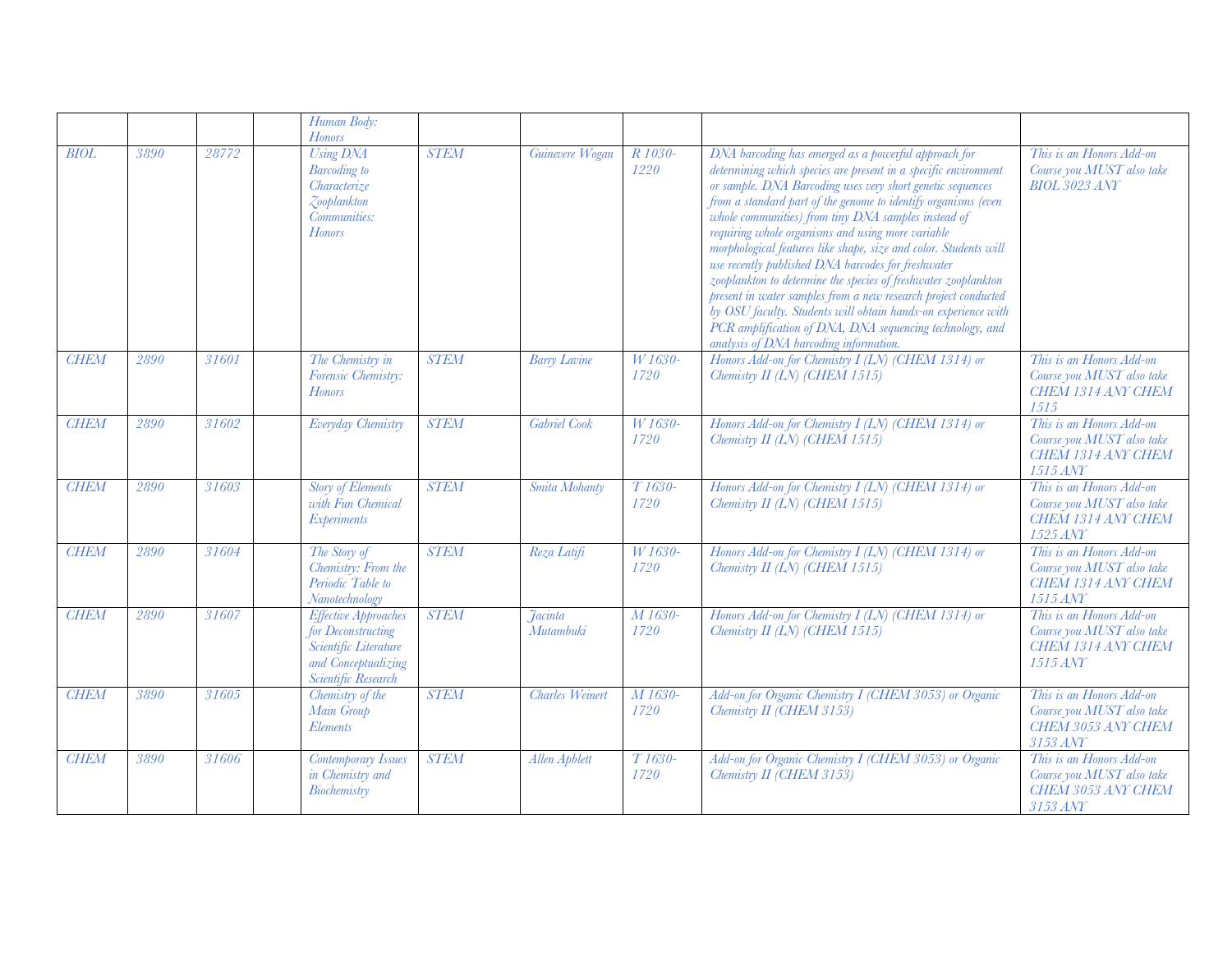| CS          | 4743 | 25959 |           | <b>Extended Reality:</b><br>Honors                                    | <b>STEM</b>            | Blayne<br>Mayfield | TR 0900-<br>1015        | Survey the history and state-of-the-art of immersive<br>computing, aka VAMR (virtual/augmented/mixed<br>reality) computing. Tools and techniques to develop<br>for a variety of target platforms. Human physiological<br>factors that affect the design and development of<br>immersive systems. The relationship of immersive<br>computing with IoT (Internet of Things).<br>Construction of virtual environments and the<br>tracking of real and virtual objects. Applications of<br>immersive computing to solve real-world problems.<br>May not be used for degree credit with CS 5743.<br>Prerequisite(s): CS 2133 and CS 2433 and CS 3653,<br>each with a grade of "C" or better. |                                                                              |
|-------------|------|-------|-----------|-----------------------------------------------------------------------|------------------------|--------------------|-------------------------|-----------------------------------------------------------------------------------------------------------------------------------------------------------------------------------------------------------------------------------------------------------------------------------------------------------------------------------------------------------------------------------------------------------------------------------------------------------------------------------------------------------------------------------------------------------------------------------------------------------------------------------------------------------------------------------------|------------------------------------------------------------------------------|
| <b>ECON</b> | 2003 | 24448 |           | Microeconomic<br>Principles for<br><b>Business:</b> Honors            | Social Sciences        | William<br>McLean  | TR 1330-<br>1445        | Goals, incentives and outcomes of economic behavior<br>with applications and illustrations relevant to<br>business: operation of markets for goods, services and<br>factors of production; the behavior of firms and<br>industries for different types of competition; and<br>international exchange. May not be used for degree<br>credit with ECON 1113 or ECON 2103.                                                                                                                                                                                                                                                                                                                 |                                                                              |
| <b>ECON</b> | 2103 | 28418 | ${\bf S}$ | Introduction to<br>Microeconomics:<br>Honors $(S)$                    | Social Sciences        | William<br>McLean  | TR 1330-<br>1445        | Goals, incentives and outcomes of economic behavior<br>with applications and illustrations from current social<br>issues: operation of markets for goods, services and<br>factors of production; the behavior of firms and<br>industries in different types of competition; income<br>distribution; and international exchange. May not be<br>used for degree credit with ECON 1113. No general<br>education credit for students also taking ECON 1113<br>or AGEC 1113. Previously offered as ECON 2023.                                                                                                                                                                                |                                                                              |
| <b>ECON</b> | 2203 | 20627 |           | Introduction to<br>Macroeconomics:<br>Honors                          | Social Sciences        | Wenyi Shen         | <b>MWF</b><br>1130-1220 | The functioning and current problems of the<br>aggregate economy: determination and analysis of<br>national income, employment, inflation and<br>stabilization; monetary and fiscal policy; and aspects<br>of international interdependence. Previously offered<br>as ECON 2013.                                                                                                                                                                                                                                                                                                                                                                                                        |                                                                              |
| <b>EEE</b>  | 1020 | 30832 |           | Introduction to<br>Entrepreneurship<br>Supplemental:<br><b>Honors</b> | <b>Social Sciences</b> | Jonathan Butler    | W 1330-<br>1420         | This honors-level supplemental course is designed to complement<br>Introduction to Entrepreneurship with weekly readings and<br>discussions about real-life entrepreneurs throughout history.<br>Students will read and learn about entrepreneurs including<br>Benjamin Franklin, P.T. Barnum, Madam C.J. Walker,<br>Coco Chanel, Enzo Ferrari, Arianna Huffington, Jay-Z, and<br>others. As part of the course, students will take turns teaching<br>their fellow classmates about specific entrepreneurs and leading<br>discussions about how each entrepreneur demonstrated concepts<br>covered in EEE 2023. This is a discussion-based honors                                       | This is an Honors Add-on<br>Course you MUST also take<br><b>EEE 2023 ANY</b> |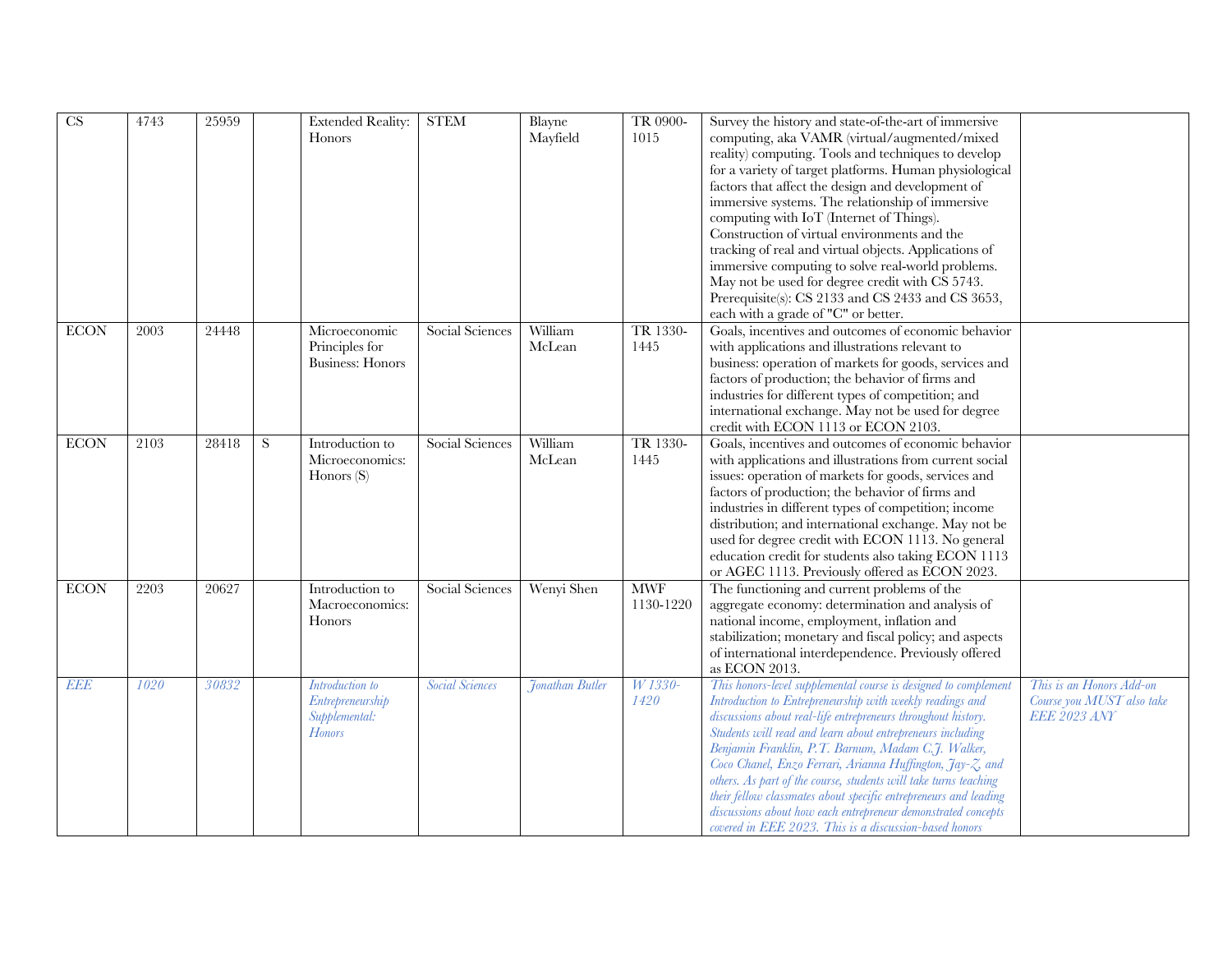|            |      |       |                         |                        |                     |          | course add-on and students will be graded on their            |                            |
|------------|------|-------|-------------------------|------------------------|---------------------|----------|---------------------------------------------------------------|----------------------------|
|            |      |       |                         |                        |                     |          | presentations, leadership, and in-class participation.        |                            |
| EEE        | 2023 | 30928 | Intro to                | Humanities             | Kristen             | TR 0900- | Focuses on both the entrepreneurial mindset and the           |                            |
|            |      |       | Entrepreneurship        |                        | Madison             | 1015     | process of launching and growing a new business.              |                            |
|            |      |       | $:$ Honors              |                        |                     |          | Reviews opportunities, innovation, new value                  |                            |
|            |      |       |                         |                        |                     |          | creation, business context, existing firms and any area       |                            |
|            |      |       |                         |                        |                     |          | of business or life that pertains to entrepreneurship.        |                            |
| <b>EEE</b> | 3020 | 31054 | Publishing              | <b>STEM</b>            | <b>Steven Trost</b> | F 1230-  | Ever wondered about how bitcoin works, what a                 | This Course can be used    |
|            |      |       | <b>Creative Content</b> |                        |                     | 1320     | 'blockchain' is, and why all the fuss about                   | to meet the Honors         |
|            |      |       | via Blockchain          |                        |                     |          | cryptocurrencies and non-fungible tokens (NFTs)?              | <b>Seminar Requirement</b> |
|            |      |       | Honors                  |                        |                     |          | In this course, you will learn the underlying basics of       |                            |
|            |      |       |                         |                        |                     |          | blockchains, cryptocurrencies, and decentralized              |                            |
|            |      |       |                         |                        |                     |          | social media. <sup>-+</sup> Then, on a weekly basis, you will |                            |
|            |      |       |                         |                        |                     |          | create and post original written and/or artistic              |                            |
|            |      |       |                         |                        |                     |          | content via the Hive blockchain                               |                            |
|            |      |       |                         |                        |                     |          | (see https://peakd.com/ and https://nftshowr                  |                            |
|            |      |       |                         |                        |                     |          | oom.com/) (and earn cryptocurrency rewards in the             |                            |
|            |      |       |                         |                        |                     |          | process). This Institute curiosity and a penchant for         |                            |
|            |      |       |                         |                        |                     |          | creativity are the only prerequisites for this course.        |                            |
| <b>EEE</b> | 3031 | 30825 | Entrepreneurial         | <b>Social Sciences</b> | Per Bylund          | F 0930-  | This 1-hour honors seminar presents an intellectual           | This Course can be used    |
|            |      |       | <b>Value Creation</b>   |                        |                     | 1020     | framework for understanding the economic and                  | to meet the Honors         |
|            |      |       | in Society:             |                        |                     |          | ethical implications of the forces that promote or            | Seminar Requirement        |
|            |      |       | Honors                  |                        |                     |          | hinder the creation of value in society. In particular,       |                            |
|            |      |       |                         |                        |                     |          | students will engage in readings, discussions, and            |                            |
|            |      |       |                         |                        |                     |          | periodic interactions with guest lecturers, related to        |                            |
|            |      |       |                         |                        |                     |          | topics such as: individual liberty and responsibility,        |                            |
|            |      |       |                         |                        |                     |          | economic freedom, fairness and equality, scarcity and         |                            |
|            |      |       |                         |                        |                     |          | property rights, intellectual property, competition and       |                            |
|            |      |       |                         |                        |                     |          | anti-competition, cronyism and despotism, and                 |                            |
|            |      |       |                         |                        |                     |          | globalization and free trade. The aforementioned              |                            |
|            |      |       |                         |                        |                     |          | topics will be examined and discussed within the              |                            |
|            |      |       |                         |                        |                     |          | context of governments, institutions, business entities,      |                            |
|            |      |       |                         |                        |                     |          | and consumers, and their collective impact on                 |                            |
|            |      |       |                         |                        |                     |          | innovation, entrepreneurship, and advances in                 |                            |
|            |      |       |                         |                        |                     |          | societal well-being. This seminar should be of interest       |                            |
|            |      |       |                         |                        |                     |          | to students from diverse majors and backgrounds.              |                            |
|            |      |       |                         |                        |                     |          | There are no pre-requisites.                                  |                            |
| <b>EEE</b> | 3031 | 30826 | Entrepreneurial         | <b>Social Sciences</b> | Per Bylund          | F 1030-  | This 1-hour honors seminar presents an intellectual           | This Course can be used    |
|            |      |       | <b>Value</b> Creation   |                        |                     | 1120     | framework for understanding the economic and                  | to meet the Honors         |
|            |      |       | in Society:             |                        |                     |          | ethical implications of the forces that promote or            | <b>Seminar Requirement</b> |
|            |      |       | Honors                  |                        |                     |          | hinder the creation of value in society. In particular,       |                            |
|            |      |       |                         |                        |                     |          | students will engage in readings, discussions, and            |                            |
|            |      |       |                         |                        |                     |          | periodic interactions with guest lecturers, related to        |                            |
|            |      |       |                         |                        |                     |          | topics such as: individual liberty and responsibility,        |                            |
|            |      |       |                         |                        |                     |          | economic freedom, fairness and equality, scarcity and         |                            |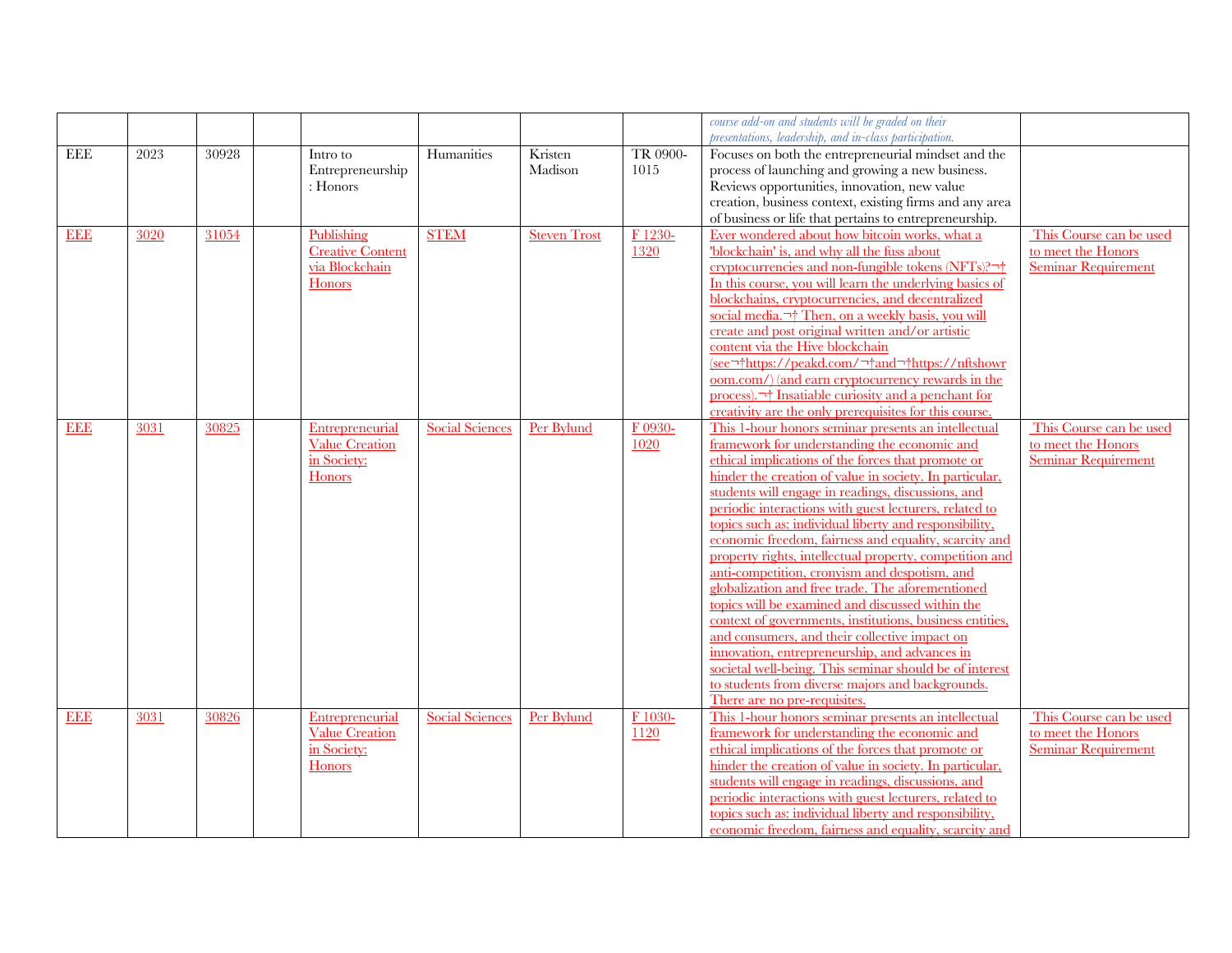| <b>EEE</b>  | 3673 | 31200 | <b>Business Model</b><br>Discovery                | Humanities  | Richard Gajan       | <b>MWF</b><br>0930-1020 | property rights, intellectual property, competition and<br>anti-competition, cronyism and despotism, and<br>globalization and free trade. The aforementioned<br>topics will be examined and discussed within the<br>context of governments, institutions, business entities,<br>and consumers, and their collective impact on<br>innovation, entrepreneurship, and advances in<br>societal well-being. This seminar should be of interest<br>to students from diverse majors and backgrounds.<br>There are no pre-requisites.<br>Course teaches the fundamentals of testing the<br>feasibility of a business idea and building an effective           | This Course can be used<br>to meet the Honors                                                                                                                                                                                                                                                                                                                                                                                                                                                                                                    |
|-------------|------|-------|---------------------------------------------------|-------------|---------------------|-------------------------|-------------------------------------------------------------------------------------------------------------------------------------------------------------------------------------------------------------------------------------------------------------------------------------------------------------------------------------------------------------------------------------------------------------------------------------------------------------------------------------------------------------------------------------------------------------------------------------------------------------------------------------------------------|--------------------------------------------------------------------------------------------------------------------------------------------------------------------------------------------------------------------------------------------------------------------------------------------------------------------------------------------------------------------------------------------------------------------------------------------------------------------------------------------------------------------------------------------------|
|             |      |       | <b>HONR</b>                                       |             |                     |                         | business model around a business concept. May not<br>be used for degree credit with EEE 3023                                                                                                                                                                                                                                                                                                                                                                                                                                                                                                                                                          | <b>Seminar Requirement</b>                                                                                                                                                                                                                                                                                                                                                                                                                                                                                                                       |
| <b>EEE</b>  | 4010 | 31055 | Blockchain<br>Programming &<br><b>Development</b> | <b>STEM</b> | <b>Steven Trost</b> | F 1330-<br>1420         | This course will challenge students to apply their<br>programming skills to implement a blockchain-based<br>project on the Hive blockchain (see<br>https://developers.hive.io/ and<br>https://hiveprojects.io/).  Strong working<br>knowledge of Javascript, Typescript, Python, and/or<br>Ruby is a prerequisite. $\neg^{\dagger}$ Students will learn the<br>underlying basics of blockchains, cryptocurrencies,<br>and decentralized social media, complete a series of<br>self-paced tutorials, then create and implement their<br>own decentralized project on the Hive blockchain,<br>with continuous mentorship guidance by the<br>instructor. | This Course can be used<br>to meet the Honors<br><b>Seminar Requirement</b><br>Prerequisite CS 1113,<br>Sutible for students in<br>MIS, CS and Engineering<br>current or previous<br>enrollment in,<br>ENGR1412 (Introductory<br><b>Engineering Computer</b><br>Programming),<br>ECEN3213 (Computer<br><b>Based Systems in</b><br>Engineering), CS2133<br>(Computer Science II),<br>$CS2433 (C/C++$<br>Programming, CS3353<br>(Data Structures and<br>Algorithms), or CS3653<br>(Discrete Mathematics for<br><b>Computer Science</b><br>helpful. |
| <b>ENGL</b> | 1413 | 20838 | <b>Critical Analysis</b>                          | Humanities  |                     | TR 1630-                | Critical thinking, research, and writing skills                                                                                                                                                                                                                                                                                                                                                                                                                                                                                                                                                                                                       |                                                                                                                                                                                                                                                                                                                                                                                                                                                                                                                                                  |
|             |      |       | and Writing II:<br><b>Honors</b>                  |             |                     | 1745                    | necessary for success in courses across the curriculum.<br>Some sections available for honors credit. May be<br>substituted for ENGL 1213 for gifted writers who<br>seek a more challenging course.                                                                                                                                                                                                                                                                                                                                                                                                                                                   |                                                                                                                                                                                                                                                                                                                                                                                                                                                                                                                                                  |
| <b>ENGL</b> | 1413 | 20840 | <b>Critical Analysis</b>                          | Humanities  |                     | <b>MWF</b>              | Critical thinking, research, and writing skills                                                                                                                                                                                                                                                                                                                                                                                                                                                                                                                                                                                                       |                                                                                                                                                                                                                                                                                                                                                                                                                                                                                                                                                  |
|             |      |       | and Writing II:                                   |             |                     | 0930-1020               | necessary for success in courses across the curriculum.                                                                                                                                                                                                                                                                                                                                                                                                                                                                                                                                                                                               |                                                                                                                                                                                                                                                                                                                                                                                                                                                                                                                                                  |
|             |      |       | Honors                                            |             |                     |                         | Some sections available for honors credit. May be                                                                                                                                                                                                                                                                                                                                                                                                                                                                                                                                                                                                     |                                                                                                                                                                                                                                                                                                                                                                                                                                                                                                                                                  |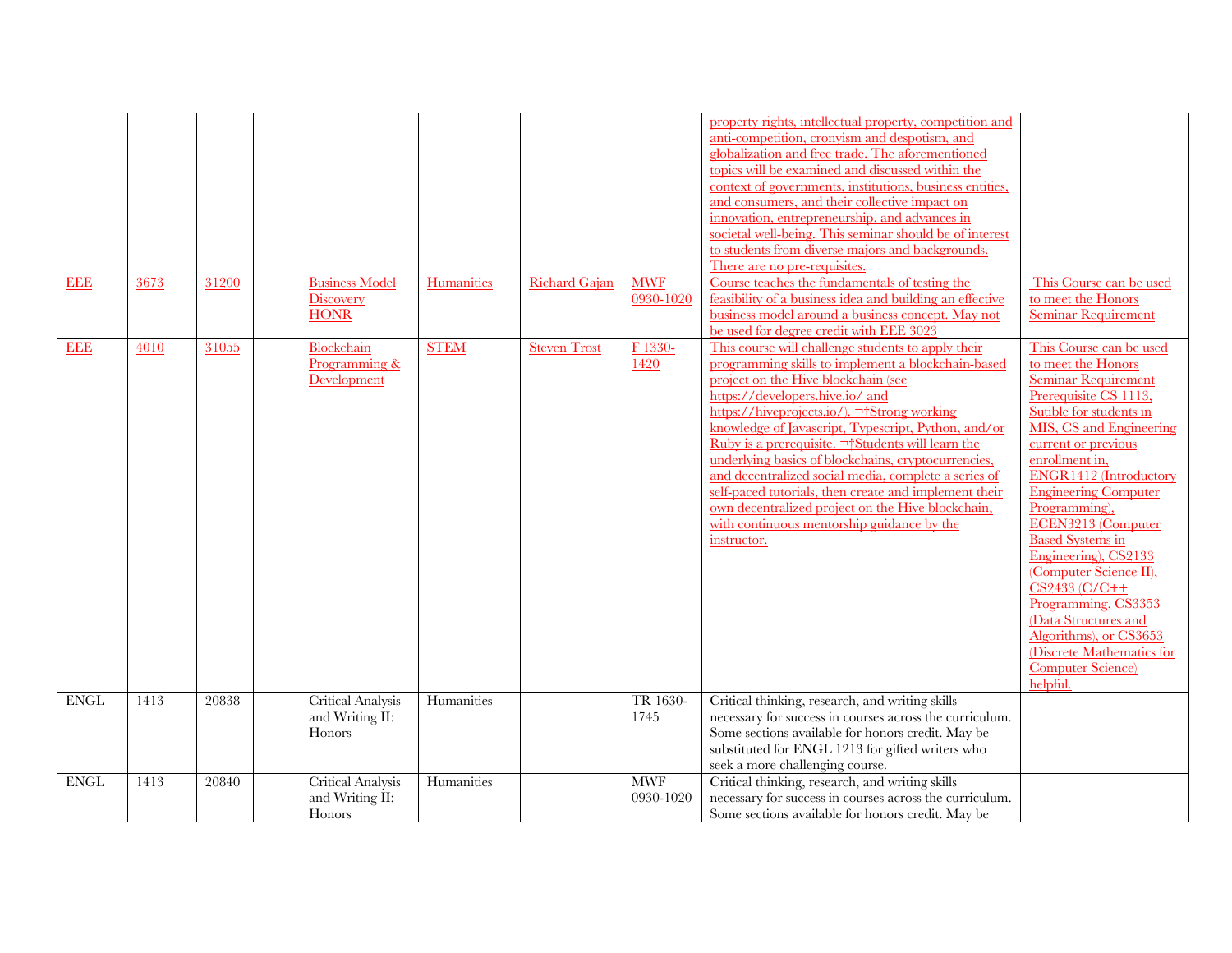|                          |      |       |                 |                          |             |                   |            | substituted for ENGL 1213 for gifted writers who         |  |
|--------------------------|------|-------|-----------------|--------------------------|-------------|-------------------|------------|----------------------------------------------------------|--|
|                          |      |       |                 |                          |             |                   |            | seek a more challenging course.                          |  |
| <b>ENGL</b>              | 1413 | 20841 |                 | Critical Analysis        | Humanities  |                   | <b>MWF</b> | Critical thinking, research, and writing skills          |  |
|                          |      |       |                 | and Writing II:          |             |                   | 1330-1420  | necessary for success in courses across the curriculum.  |  |
|                          |      |       |                 | Honors                   |             |                   |            | Some sections available for honors credit. May be        |  |
|                          |      |       |                 |                          |             |                   |            | substituted for ENGL 1213 for gifted writers who         |  |
|                          |      |       |                 |                          |             |                   |            | seek a more challenging course.                          |  |
| $\overline{\text{ENGL}}$ | 1413 | 20842 |                 | Critical Analysis        | Humanities  |                   | TR 1030-   | Critical thinking, research, and writing skills          |  |
|                          |      |       |                 | and Writing II:          |             |                   | 1145       | necessary for success in courses across the curriculum.  |  |
|                          |      |       |                 | Honors                   |             |                   |            | Some sections available for honors credit. May be        |  |
|                          |      |       |                 |                          |             |                   |            | substituted for ENGL 1213 for gifted writers who         |  |
|                          |      |       |                 |                          |             |                   |            | seek a more challenging course.                          |  |
| <b>ENGL</b>              | 2413 | 20852 | DH              | <b>Exploring</b>         | Humanities  | Katherine         | <b>MWF</b> | Readings from a wide range of literature depicting       |  |
|                          |      |       |                 | Literature:              |             | Hallemeier        | 1030-1120  | diverse experiences and identities. Class discussions    |  |
|                          |      |       |                 | Honors (DH)              |             |                   |            | cover literary forms and meanings, along with the        |  |
|                          |      |       |                 |                          |             |                   |            | imaginative depictions of different communities.         |  |
| <b>ENGL</b>              | 2413 | 20853 | DH              | Exploring                | Humanities  | Lisa              | TR 1500-   | Readings from a wide range of literature depicting       |  |
|                          |      |       |                 | Literature:              |             | Hollenbach        | 1615       | diverse experiences and identities. Class discussions    |  |
|                          |      |       |                 | Honors (DH)              |             |                   |            | cover literary forms and meanings, along with the        |  |
|                          |      |       |                 |                          |             |                   |            | imaginative depictions of different communities.         |  |
| $ENGL$                   | 2413 | 20854 | $\overline{DH}$ | <b>Exploring</b>         | Humanities  | <b>Ariel Ross</b> | TR 1030-   | Readings from a wide range of literature depicting       |  |
|                          |      |       |                 | Literature:              |             |                   | 1145       | diverse experiences and identities. Class discussions    |  |
|                          |      |       |                 | Honors $(DH)$            |             |                   |            | cover literary forms and meanings, along with the        |  |
|                          |      |       |                 |                          |             |                   |            | imaginative depictions of different communities.         |  |
| <b>ENGR</b>              | 1412 | 20881 |                 | Introductory             | <b>STEM</b> | Jennifer Glenn    | T 1330-    | Programming to solve problems typical of practice in     |  |
|                          |      |       |                 | Engineering              |             |                   | 1420       | engineering. Techniques and methods.                     |  |
|                          |      |       |                 | Computer                 |             |                   |            |                                                          |  |
|                          |      |       |                 | Programming:             |             |                   |            |                                                          |  |
|                          |      |       |                 | Honors                   |             |                   |            |                                                          |  |
| <b>ENGR</b>              | 1412 | 20896 |                 | Introductory             | <b>STEM</b> | Jennifer Glenn    | R 1330-    | Programming to solve problems typical of practice in     |  |
|                          |      |       |                 | Engineering              |             |                   | 1420       | engineering. Techniques and methods.                     |  |
|                          |      |       |                 | Computer<br>Programming: |             |                   |            |                                                          |  |
|                          |      |       |                 | Honors                   |             |                   |            |                                                          |  |
| ENSC                     | 2113 | 20910 |                 | <b>Statics: Honors</b>   | <b>STEM</b> | Laura             | <b>MWF</b> | Resultants of force systems, static equilibrium of rigid |  |
|                          |      |       |                 |                          |             | Emerson           | 0930-1020  | bodies, statics of structures, and fluid statics. Shear  |  |
|                          |      |       |                 |                          |             |                   |            | and moment diagrams.                                     |  |
| <b>ENSC</b>              | 2113 | 20916 |                 | <b>Statics: Honors</b>   | <b>STEM</b> | Laura             | <b>MWF</b> | Resultants of force systems, static equilibrium of rigid |  |
|                          |      |       |                 |                          |             | Emerson           | 0930-1020  | bodies, statics of structures, and fluid statics. Shear  |  |
|                          |      |       |                 |                          |             |                   |            | and moment diagrams.                                     |  |
| <b>ENSC</b>              | 2143 | 20942 |                 | Strength of              | <b>STEM</b> | Robert            | <b>MWF</b> | Bending moments, deformation and displacement in         |  |
|                          |      |       |                 | Materials:               |             | Emerson           | 1230-1320  | elastic and plastic deformable bodies. Axial, torsional  |  |
|                          |      |       |                 | Honors                   |             |                   |            | and shear loads. Buckling stress transformations and     |  |
|                          |      |       |                 |                          |             |                   |            | combined loads.                                          |  |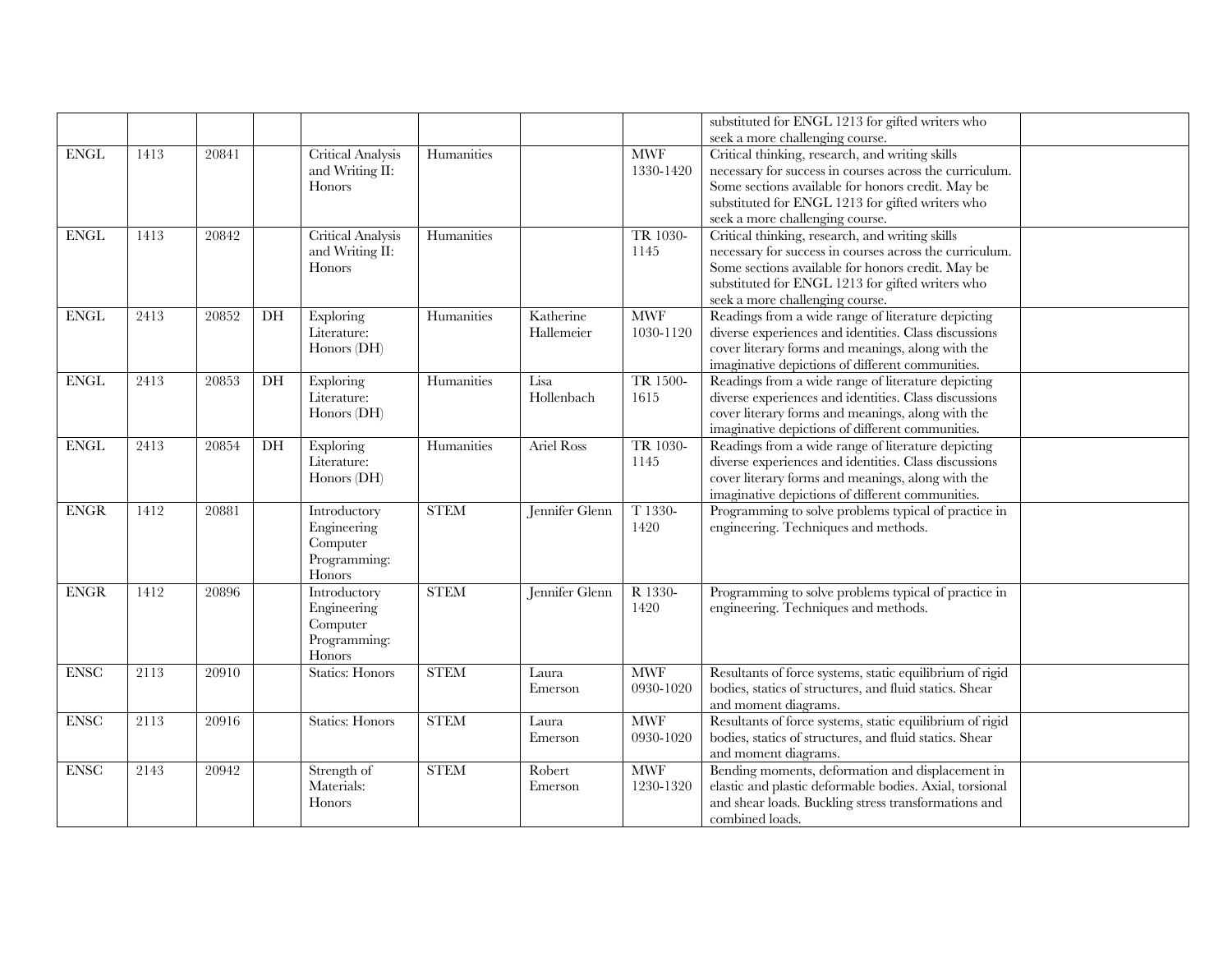| <b>ENTO</b> | 4400 | 20973 |    | Honors Insects &<br>Society                           | <b>STEM</b>            | William Hoback       | R 1500-<br>1550             | Insects and Society examines the role insects have played in<br>human lives historically and in the present day. Insects<br>contribute more than \$50 billion dollars to the U.S. economy<br>and they kill more than one million people worldwide every year.<br>For the fall Honors option, we will read and discuss Locust by<br>Feff Lockwood. The Rocky Mountain migratory locust was the<br>most abundant animal on the planet and caused great hardships<br>until the early 1900s as the western United States was settled.<br>Today, it is extinct. This book examines the impact of the locust<br>on the American west and reasons for its unintended extinction.<br>Students will investigate the roles of biodiversity, ecology, and<br>human disturbance in shaping our world in the past, present, in<br>order to consider the future.                                                                                                                                                            | This is an Honors Add-on<br>Course you MUST also take<br><b>ENTO 2003 ANY</b> |
|-------------|------|-------|----|-------------------------------------------------------|------------------------|----------------------|-----------------------------|---------------------------------------------------------------------------------------------------------------------------------------------------------------------------------------------------------------------------------------------------------------------------------------------------------------------------------------------------------------------------------------------------------------------------------------------------------------------------------------------------------------------------------------------------------------------------------------------------------------------------------------------------------------------------------------------------------------------------------------------------------------------------------------------------------------------------------------------------------------------------------------------------------------------------------------------------------------------------------------------------------------|-------------------------------------------------------------------------------|
| <b>FFP</b>  | 2613 | 26111 | DS | Financial<br>Perspectives:<br>Honors (DS)             | <b>Social Sciences</b> | Katherine<br>Mielitz | TR 0900-<br>1015            | An introduction to the personal relationship with<br>money focusing on similarities and differences<br>between Race/Ethnicity, Sex/Gender, Aging,<br>Religion, and Family Structure. This course provides<br>an overview of history, present day application, seeks<br>solutions, and encourages reflection on the personal<br>and societal relationships with money.                                                                                                                                                                                                                                                                                                                                                                                                                                                                                                                                                                                                                                         | This Course can be used<br>to meet the Honors<br><b>Seminar Requirement</b>   |
| <b>FFP</b>  | 3813 | 30952 |    | Insurance<br>Planning for<br>Families: Honors         | Social Sciences        | Katherine<br>Mielitz | TR 1030-<br>1145            |                                                                                                                                                                                                                                                                                                                                                                                                                                                                                                                                                                                                                                                                                                                                                                                                                                                                                                                                                                                                               |                                                                               |
| <b>GEOL</b> | 2890 | 25919 |    | <b>Earth Resources:</b><br><b>Honors</b>              | <b>STEM</b>            | Tingying Xu          | T <sub>1500</sub> -<br>1550 | A large amount of the various resources used by human society<br>have their origin in geologic events and processes. This course<br>will aim to provide a more in-depth introduction to key resources<br>alongside GEOL 1114. The resources to be covered will<br>include energy, minerals, rocks and those necessary for life.<br>Specific resources that may be covered include groundwater,<br>surface water, soil, building materials, metals - precious, base<br>and technology specific, renewable energy and fossil fuels.<br>Currently, the relative importance of different resources is<br>changing, and understanding their origin is important to<br>investigating these changes. Examples include the decline in coal<br>production related to an increase in gas and renewable energy<br>resources, as well the changing need for different metals to<br>support the development of technologies like smart phones, touch<br>screens, solar panels, electric cars and large capacity batteries. | This is an Honors Add-on<br>Course you MUST also take<br><b>GEOL 1114 ANY</b> |
| <b>GEOL</b> | 3890 | 30363 |    | The Power of<br>Water: Sculpting the<br>Earth: Honors | <b>STEM</b>            | Mary Hileman         | M 1530-<br>1620             | Topics covered in this course include exploration and discussion<br>of four areas in geology related to the action of water: Rivers:<br>Erosion by water and use of water for human activity. Caves:<br>Erosion of underground spaces - crystals underground, cave use<br>by early cultures. Geysers: Action of water heated within the<br>earth - hot springs, geysers, power generation, Glaciers: Action<br>of frozen water - sculpting of the Earth, melting glaciers and                                                                                                                                                                                                                                                                                                                                                                                                                                                                                                                                 | This is an Honors Add-on<br>Course you MUST also take<br><b>GEOL ANY ANY</b>  |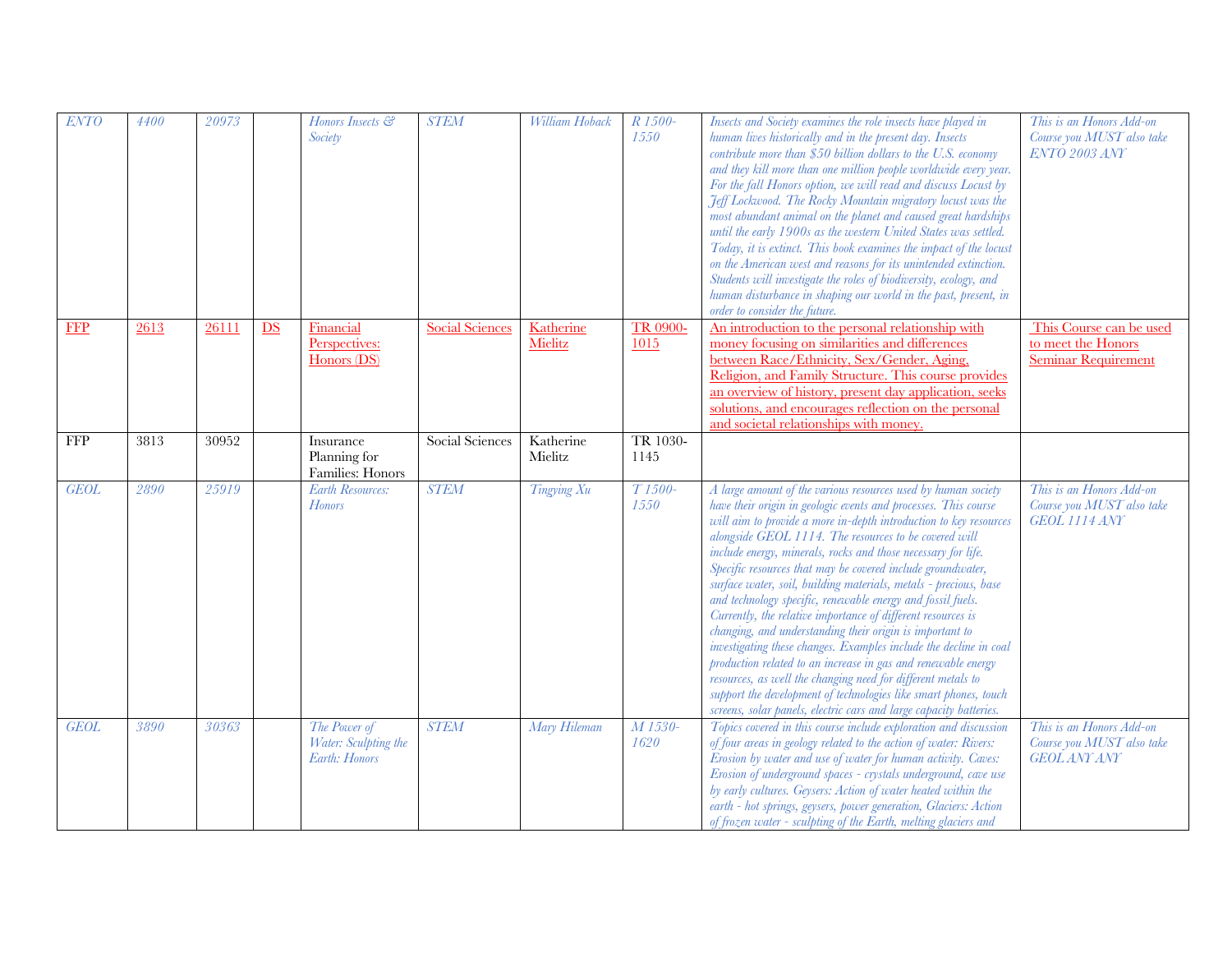|             |      |              |                          |                                                                                       |                        |                    |                         | rise of sea-level. Although there is no textbook, reading of science<br>articles (posted in Canvas) will be used as basis for discussions.<br>Movies and other online information also will be used in this<br>course.                                                                                                                                                                                                                                                                                                                                                                                                                                                                                                                                                                                                                                                                                                                                                                                                                                                                                                                                                                                        |                                                                                                            |
|-------------|------|--------------|--------------------------|---------------------------------------------------------------------------------------|------------------------|--------------------|-------------------------|---------------------------------------------------------------------------------------------------------------------------------------------------------------------------------------------------------------------------------------------------------------------------------------------------------------------------------------------------------------------------------------------------------------------------------------------------------------------------------------------------------------------------------------------------------------------------------------------------------------------------------------------------------------------------------------------------------------------------------------------------------------------------------------------------------------------------------------------------------------------------------------------------------------------------------------------------------------------------------------------------------------------------------------------------------------------------------------------------------------------------------------------------------------------------------------------------------------|------------------------------------------------------------------------------------------------------------|
| <b>HDFS</b> | 2113 | 30953        | S                        | Lifespan<br>Development:<br>Homers(S)                                                 | <b>Social Sciences</b> | Paula Tripp        | <b>TR 1330-</b><br>1445 | Study of human development within diverse family<br>systems. Taught from a life span perspective.                                                                                                                                                                                                                                                                                                                                                                                                                                                                                                                                                                                                                                                                                                                                                                                                                                                                                                                                                                                                                                                                                                             | This Course can be used<br>to meet the Honors<br><b>Seminar Requirement</b>                                |
| <b>HDFS</b> | 3423 | 30954        | $\underline{\mathbf{S}}$ | Adolescent<br>Development:<br>Honors                                                  |                        | <b>Joe Wilmoth</b> | TR 0900-<br>1015        | Development of the adolescent physically, socially,<br>intellectually and emotionally with emphasis on the<br>search for identity, sexuality, vocational choice and<br>interpersonal relations. Observation of adolescents.<br>Previously offered as FRCD 3333. Prerequisite(s):<br><b>HDFS</b> 2113.                                                                                                                                                                                                                                                                                                                                                                                                                                                                                                                                                                                                                                                                                                                                                                                                                                                                                                         | This Course can be used<br>to meet the Honors<br><b>Seminar Requirement</b>                                |
| <b>HIST</b> | 2513 | 31217        | H                        | Plantation to<br>Plate: Sugar,<br>Bananas, and<br>Coffee in<br>America (H):<br>Honors | Humanities             | <b>Sarah Foss</b>  | <b>MWF</b><br>0930-1020 | Sugar, bananas, and coffee are predominant staples<br>in our diet. Inexpensive and abundant, and seemingly<br>harmless, these three tropical commodities have<br>drastically shaped the producing societies, and they<br>have created huge industries and food cultures in the<br>consuming countries. Our focus will be on the U.S.<br>and Latin America, and we'll tackle topics such as fair<br>trade, environmental issues, slavery, migration,<br>marketing and culture, foreign policy, and capitalism.<br>Our sources include declassified CIA documents,<br>1960s advertisements, historical photographs,<br>firsthand narratives, recent investigative journalism<br>and court cases, and documentary film. Classes are<br>structured to be a combination of lecture and<br>discussion, and assignments include reading response<br>essays, a newspaper journal, and a final creative<br>project. By the end of the semester, you will be more<br>knowledgeable about historical and present-day Latin<br>America, the ways that commodities and the history<br>of their exchanges shape our lives and eating habits in<br>the present, and how you can make more informed<br>consumption decisions. | This Course can be used<br>to meet the Honors<br><b>Seminar Requirement</b>                                |
| <b>HIST</b> | 3890 | 29998        | H                        | Leonardo da Vinci:<br><b>Honors</b>                                                   | <i>Humanities</i>      | David Dandrea      | W 1230-<br>1320         | From the Mona Lisa to The Da Vinci Code, Leonardo da<br>Vinci (1452-1519) has captured the western imagination for<br>centuries. An extraordinary painter, sculptor, and engineer,<br>Leonardo won the admiration of his contemporaries and set the<br>standard for a well-rounded individual dedicated to artistic<br>perfection and scientific discovery. In this course we will study<br>Leonardo da Vinci in his historical context and discuss the<br>transformation of this Renaissance man into a cultural icon.                                                                                                                                                                                                                                                                                                                                                                                                                                                                                                                                                                                                                                                                                       | This is an Honors Add-on<br>Course you MUST also take<br>HIST 1613 ANY HIST<br>2213 ANY HIST 3343<br>29980 |
| <b>HIST</b> | 3890 | <i>30000</i> |                          | <b>History of Travel:</b><br>Americans &                                              | <b>Humanities</b>      | Matthew Schauer    | M 1230-<br>1320         | This course will examine the history of modern travel through<br>the study of American and British travelers in North America,                                                                                                                                                                                                                                                                                                                                                                                                                                                                                                                                                                                                                                                                                                                                                                                                                                                                                                                                                                                                                                                                                | This is an Honors Add-on<br>Course you MUST also take                                                      |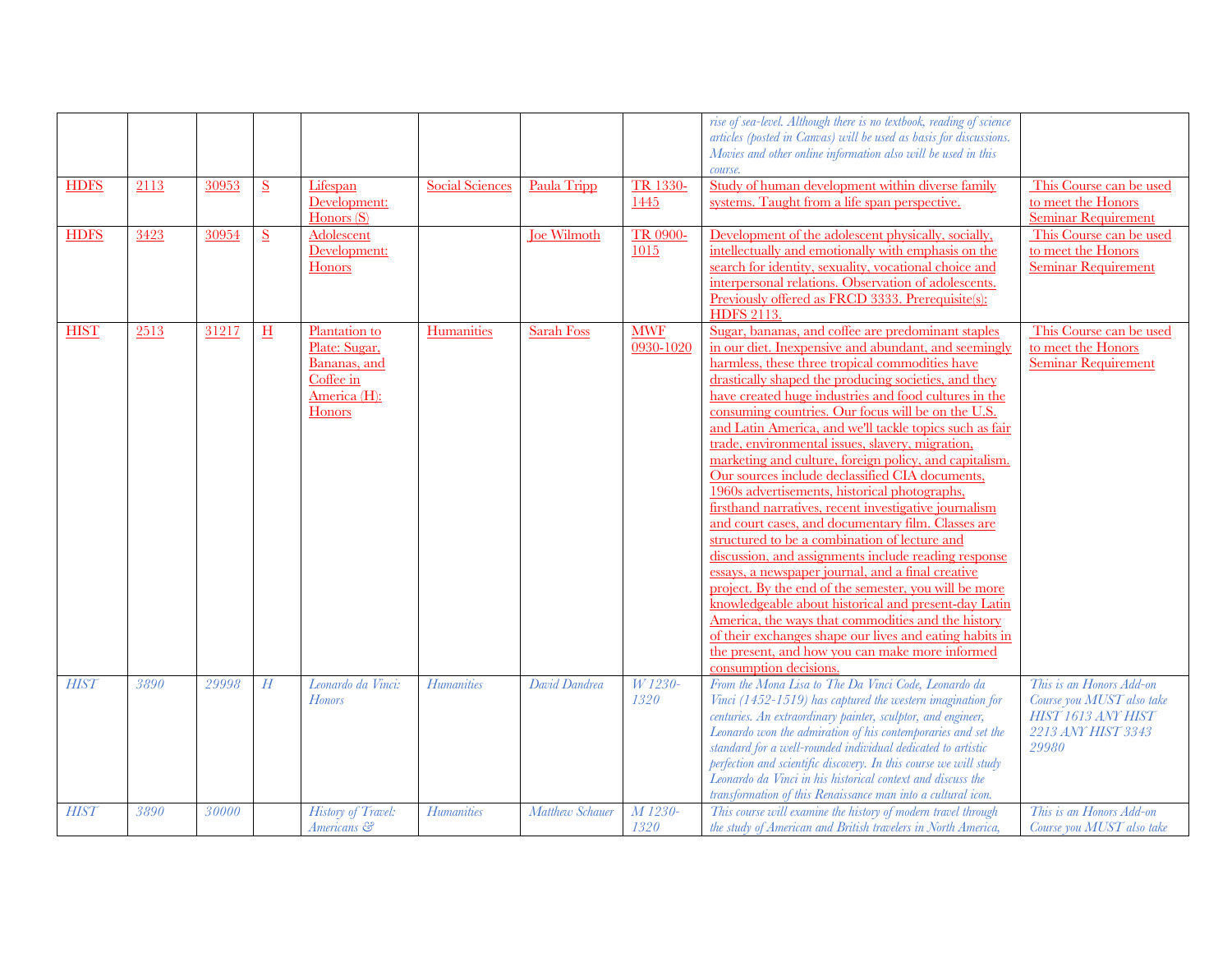|             |      |       | Europeans Overseas:<br><b>Honors</b>                 |                   |                        |                             | Europe, Africa and Asia. We will examine the wide variety of<br>reasons they traveled including tourism, exploration, migration,<br>imperial expansion, adventure, military service, and<br>immigration. We will read memoirs and journals, but also<br>analyze art, music, and documentaries to see how these<br>individuals reflected the history of their time. This class connects<br>with HIST1103, HIST1483, HIST1493, HIST1623,<br>HIST1823, and HIST 2023. History of the Present (H)                                                                                                                                                                                                                                                                                                                                                                                                                                                                                                                                            | HIST 1103 ANY HIST<br>1483 ANY HIST 1493 NY                                                                            |
|-------------|------|-------|------------------------------------------------------|-------------------|------------------------|-----------------------------|------------------------------------------------------------------------------------------------------------------------------------------------------------------------------------------------------------------------------------------------------------------------------------------------------------------------------------------------------------------------------------------------------------------------------------------------------------------------------------------------------------------------------------------------------------------------------------------------------------------------------------------------------------------------------------------------------------------------------------------------------------------------------------------------------------------------------------------------------------------------------------------------------------------------------------------------------------------------------------------------------------------------------------------|------------------------------------------------------------------------------------------------------------------------|
| <b>HIST</b> | 3890 | 30003 | Third Reich: Honors                                  | <i>Humanities</i> | <b>Jason Lavery</b>    | T <sub>1030</sub> -<br>1120 | Some thirty years ago the Third Reich (1933-1945) was once<br>called "the shadow the twentieth century. The recent rise in<br>anti-Semitic attacks and the rise of fascist parties throughout the<br>world suggest that Nazi Germany's shadow extends far into our<br>own century. This course will address among its central<br>questions the rise of Hitler and the Nazi Party, the mobilization<br>of an entire country to aggressive war, and the Holocaust. -<br>May be used as an add-on for ANY of the following HIST<br>1103 Survey of American History HIST 1493 American<br>History Since 1865, HIST 1613 Western Civilization to<br>1500 (H), HIST 1623 Western Civilization after 1500<br>(H), HIST 1823 World History 1500 to Present HIST<br>2023 History of the Present (H), HIST 3273 Modern<br>Europe since 1914 (HI), HIST 3113 Germany since 1815<br>HIST 3333 History of the Second World War (HI), HIST<br>3343 World War I in Modern European Culture (HI) HIST<br>3473 British Empire and Commonwealth of Nations | This is an Honors Add-on<br>Course you MUST also take<br>HIST 1103 ANY HIST<br>1493 ANY HIST 3333 ANY                  |
| <b>HIST</b> | 3980 | 23090 | Power and<br>Protest in US<br><b>History: Honors</b> | Humanities        | <b>Holly Karibo</b>    | <b>MWF</b><br>1130-1220     | Today, the role of public protest in the United States<br>is hotly debated. This course historicizes these<br>debates, tracing the history of social movements from<br>the late 19th century to the present. We will look at<br>the origins of several key movements, and explore the<br>rhetoric and tactics they employed to achieve their<br>goals. In this course, we will also trace the responses<br>to these movements by the general public, the media,<br>and from those in power. Lectures, discussions, and<br>readings will prepare students to address several key<br>questions. Those include: How have types of public<br>protest shifted over time? How has collective action<br>shaped the social, cultural, and political history of the<br>nation? Ultimately, to what extent is protest an<br>American tradition?                                                                                                                                                                                                    | This Course can be used<br>to meet the Honors<br><b>Seminar Requirement</b>                                            |
| <b>HONR</b> | 1000 | 24589 | Exploring the<br>Medical<br>Profession<br>through an | <b>STEM</b>       | <b>Jeffrey Hackler</b> | M 1230-<br>1320             | This seminar will provide an overview of specialties<br>within the practice of medicine presented by clinical<br>faculty from OSU College of Osteopathic Medicine.<br>The seminar will broaden students' understanding of<br>the medical profession, explain how osteopathic                                                                                                                                                                                                                                                                                                                                                                                                                                                                                                                                                                                                                                                                                                                                                             | This Course can be used<br>to meet the Honors<br>Seminar<br><b>RequirementDepartment</b><br><b>Permission Required</b> |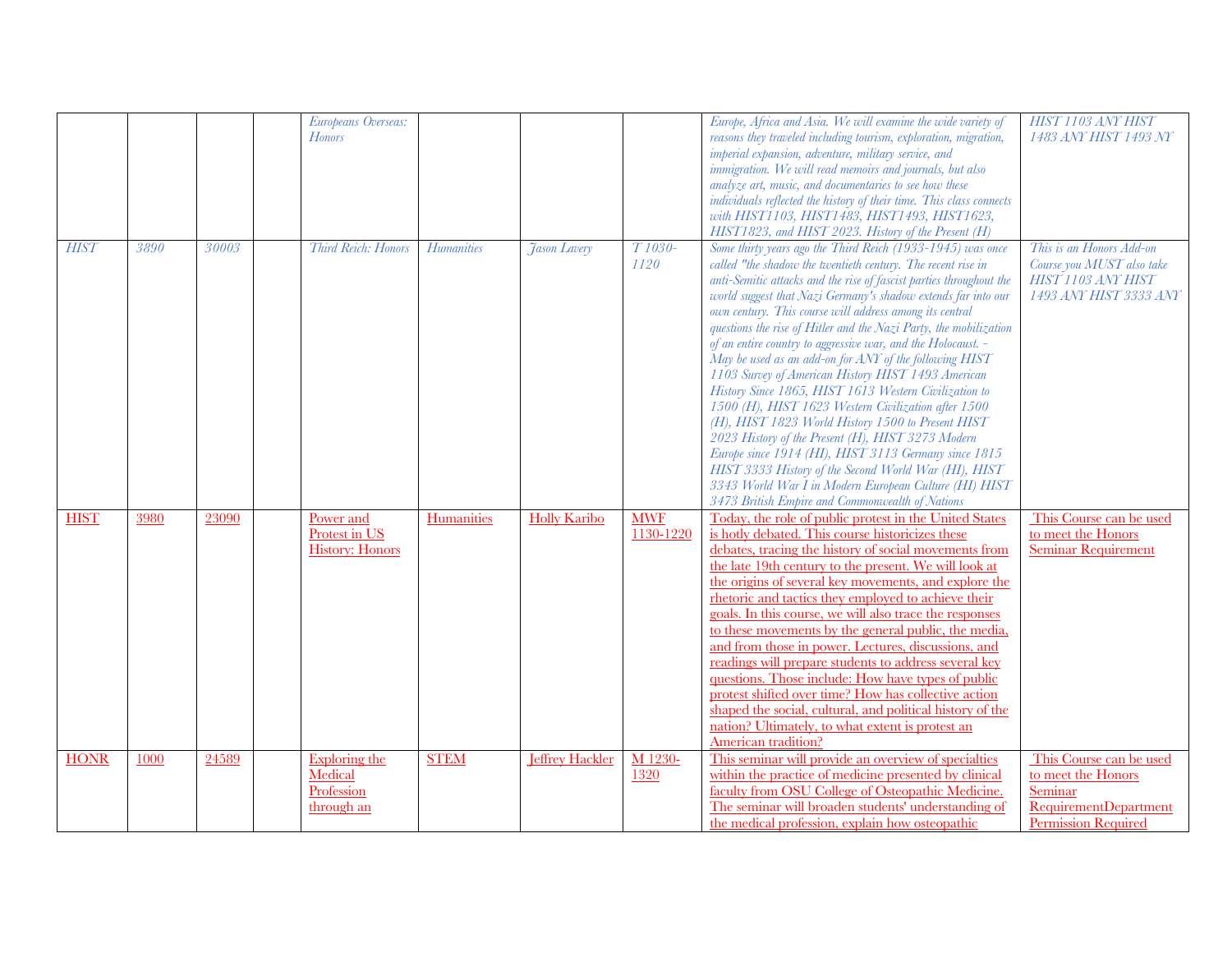|             |      |       | Osteopathic<br>Perspective                                             |                        |                     |                         | medicine is used to treat patients, and share how<br>OSU Center for Health Sciences is creating pathways<br>for students to practice medicine in rural and<br>underserved communities. This class is suitable for<br>any student interested in pursuing a career in<br>medicine.                                                                                                                                                                                                                                                                                                                                                                                                                                                                                                                   |                                                                                                                 |
|-------------|------|-------|------------------------------------------------------------------------|------------------------|---------------------|-------------------------|----------------------------------------------------------------------------------------------------------------------------------------------------------------------------------------------------------------------------------------------------------------------------------------------------------------------------------------------------------------------------------------------------------------------------------------------------------------------------------------------------------------------------------------------------------------------------------------------------------------------------------------------------------------------------------------------------------------------------------------------------------------------------------------------------|-----------------------------------------------------------------------------------------------------------------|
| <b>HONR</b> | 1000 | 25338 | Judging U: A<br>Practicum in<br><b>Science Fairs:</b><br><b>Honors</b> | Social Sciences        | Julie Angle         | T 1845-<br>2130         | This unique service-oriented class prepares students<br>to serve as event staff for two prestigious science<br>competitions, both of which will be virtual this year;<br>the KS-NE-OK Regional Junior Science and<br>Humanities Symposium (Feb 26-27, 2020), and the<br>Oklahoma State Science and Engineering Fair<br>(March 25-27, 2020). Students organize each event,<br>select event items (i.e. t-shirts, trophies, etc.), and<br>design videos. During each event, students take on<br>event leadership roles, provide support for event<br>judges, and prepare certificates and awards for each<br>virtual awards ceremony. Join the Honors Judging U<br>team to provide service to K-12 students during two<br>science research competitions.                                             | This Course can be used<br>to meet the Honors<br><b>Seminar Requirement</b>                                     |
| <b>HONR</b> | 1000 | 25347 | Principled<br><b>Negotiation</b> for<br>Everyone                       | <b>Social Sciences</b> | William<br>Holmes   | TR 0900-<br>0950        | The goal of this course is to learn how to negotiate.<br>This is intended for students of all backgrounds and<br>career fields The textbook will be "Getting to Yes:<br><b>Negotiating Agreement Without Giving In", Second</b><br>Edition, 163 pages, written by Roger Fisher, William<br>Ury, and Bruce Patton, all at the Harvard<br>Negotiation Project. It teaches principled negotiation<br>methods universally applicable to personal and<br>professional disputes, whether involving: "parents<br>and children, neighbors, bosses and employees,<br>customers or corporations, tenants or diplomats".<br>The course will include lectures with discussion and<br>short papers on the book, and then move to actual<br>negotiations in class by the students based on<br>common situations. | This Course can be used<br>to meet the Honors<br><b>Seminar Requirement</b>                                     |
| <b>HONR</b> | 1000 | 26228 | <b>Global Warming</b><br>and Human Use<br>of Earth: Honors             | <b>STEM</b>            | Stephen<br>Hallgren | <b>MWF</b><br>0930-1020 | The course uses scientific analysis to focus on recent<br>phenomena that suggest accelerated global warming<br>is caused by human intervention in natural processes<br>and mechanisms. Thorough discussion of the<br>scientific method prepares the student to critically<br>analyze new knowledge about global warming<br>presented throughout the course. Students learn to<br>use the language, concepts, methodologies and<br>models of science to critically analyze the physical<br>and biological components of the Earth system and                                                                                                                                                                                                                                                        | This Course can be used<br>to meet the Honors<br>Seminar<br><b>RequirementDepartment</b><br>Permission Required |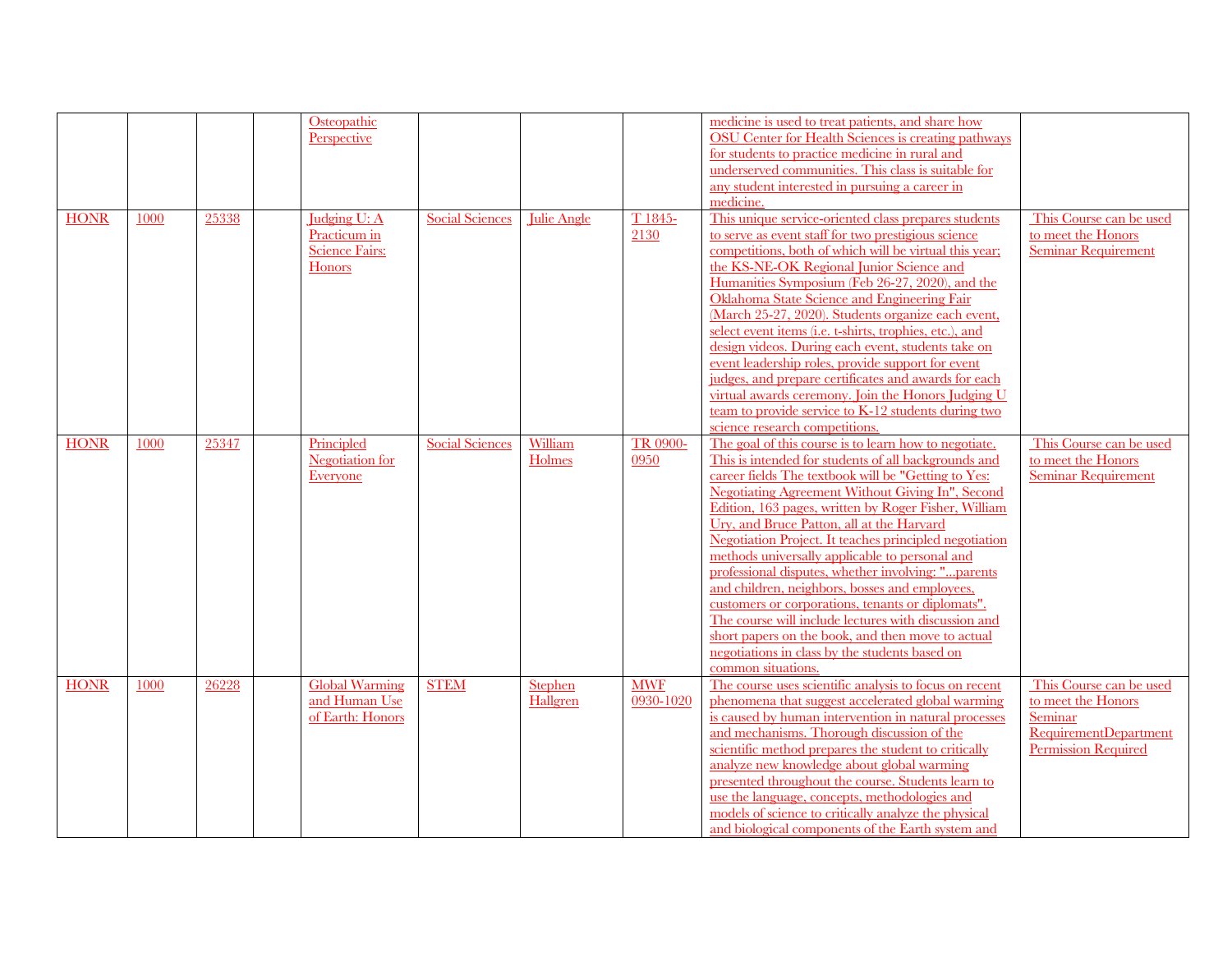|             |      |       |                          |                        |                     |          | how they have interacted since its origin until present  |                              |
|-------------|------|-------|--------------------------|------------------------|---------------------|----------|----------------------------------------------------------|------------------------------|
|             |      |       |                          |                        |                     |          | to create the Earth that is ours. Students learn the     |                              |
|             |      |       |                          |                        |                     |          | mechanisms and consequences for human caused             |                              |
|             |      |       |                          |                        |                     |          | changes in the atmosphere, biological diversity and      |                              |
|             |      |       |                          |                        |                     |          | terrestrial vegetation that can lead to global warming.  |                              |
|             |      |       |                          |                        |                     |          | This information informs students about human            |                              |
|             |      |       |                          |                        |                     |          | impacts on the natural environment, predictions of       |                              |
|             |      |       |                          |                        |                     |          | future global change, the scientific bases for global    |                              |
|             |      |       |                          |                        |                     |          | change assessments, and policy measures.                 |                              |
| <b>HONR</b> | 1000 | 26590 | They Wouldn't            | <b>Social Sciences</b> | <b>Holly Reiter</b> | TR 1500- | This course provides an overview of essential            | This Course can be used      |
|             |      |       | Put It on the            |                        |                     | 1615     | concepts and skills needed for success in navigating     | to meet the Honors           |
|             |      |       | Internet if It's Not     |                        |                     |          | an increasingly uncertain and perilous information       | <b>Seminar Requirement</b>   |
|             |      |       | True:                    |                        |                     |          | landscape. Awareness of, access to, and quality of       |                              |
|             |      |       | Information              |                        |                     |          | information have demonstrable impacts on social.         |                              |
|             |      |       | <b>Literacy in Post-</b> |                        |                     |          | economic, academic, and political well-being. This       |                              |
|             |      |       | Truth Era:               |                        |                     |          | course will address issues of access, use, creation, and |                              |
|             |      |       | Honor                    |                        |                     |          | dissemination of information and how it affects          |                              |
|             |      |       |                          |                        |                     |          | particular populations of people, with an emphasis on    |                              |
|             |      |       |                          |                        |                     |          | historically marginalized and underrepresented           |                              |
|             |      |       |                          |                        |                     |          | groups. Students will learn to locate, access, use,      |                              |
|             |      |       |                          |                        |                     |          | evaluate, organize, create, and present information      |                              |
|             |      |       |                          |                        |                     |          | effectively for personal and academic research needs.    |                              |
|             |      |       |                          |                        |                     |          | Students will examine biases within each of those        |                              |
|             |      |       |                          |                        |                     |          | paying particular attention to issues of race, gender,   |                              |
|             |      |       |                          |                        |                     |          | class, sexuality, ethnicity, and other personal,         |                              |
|             |      |       |                          |                        |                     |          | political, and socioeconomic factors. Students will      |                              |
|             |      |       |                          |                        |                     |          | also improve their understanding of authority and        |                              |
|             |      |       |                          |                        |                     |          | trust, value of information, the nature of scholarly     |                              |
|             |      |       |                          |                        |                     |          | conversation, and the nature of inquiry and              |                              |
|             |      |       |                          |                        |                     |          | exploration.                                             |                              |
| <b>HONR</b> | 1000 | 28288 | Windows to the           | <b>Social Sciences</b> | Robert              | T 1630-  | "Windows to the World" is a one-hour seminar, 3:30       | This Course can be used      |
|             |      |       | World: Honors            |                        | Graalman            | 1720     | Tuesdays, designed for ambitious students who might      | to meet the Honors           |
|             |      |       |                          |                        |                     |          | become applicants/nominees for major national and        | Seminar                      |
|             |      |       |                          |                        |                     |          | international scholarships such as: Rhodes, Marshall,    | <b>RequirementDepartment</b> |
|             |      |       |                          |                        |                     |          | Goldwater, Gates-Cambridge, Udall, Mitchell,             | <b>Permission Required</b>   |
|             |      |       |                          |                        |                     |          | Fulbright, and more. Students will learn about such      |                              |
|             |      |       |                          |                        |                     |          | opportunities as well as participate in weekly           |                              |
|             |      |       |                          |                        |                     |          | discussions based on current events, carried out in a    |                              |
|             |      |       |                          |                        |                     |          | rigorous debate/interview context, serving as both       |                              |
|             |      |       |                          |                        |                     |          | presenters (once) and interview panels (weekly). All     |                              |
|             |      |       |                          |                        |                     |          | students will submit a personal/policy essay,            |                              |
|             |      |       |                          |                        |                     |          | characteristic of one written for national competition,  |                              |
|             |      |       |                          |                        |                     |          | at the end of the semester to be evaluated by faculty    |                              |
|             |      |       |                          |                        |                     |          | members Jessica Sullins (Henry Bellmon Office)           |                              |
|             |      |       |                          |                        |                     |          | Scholar Development and Undergraduate Research),         |                              |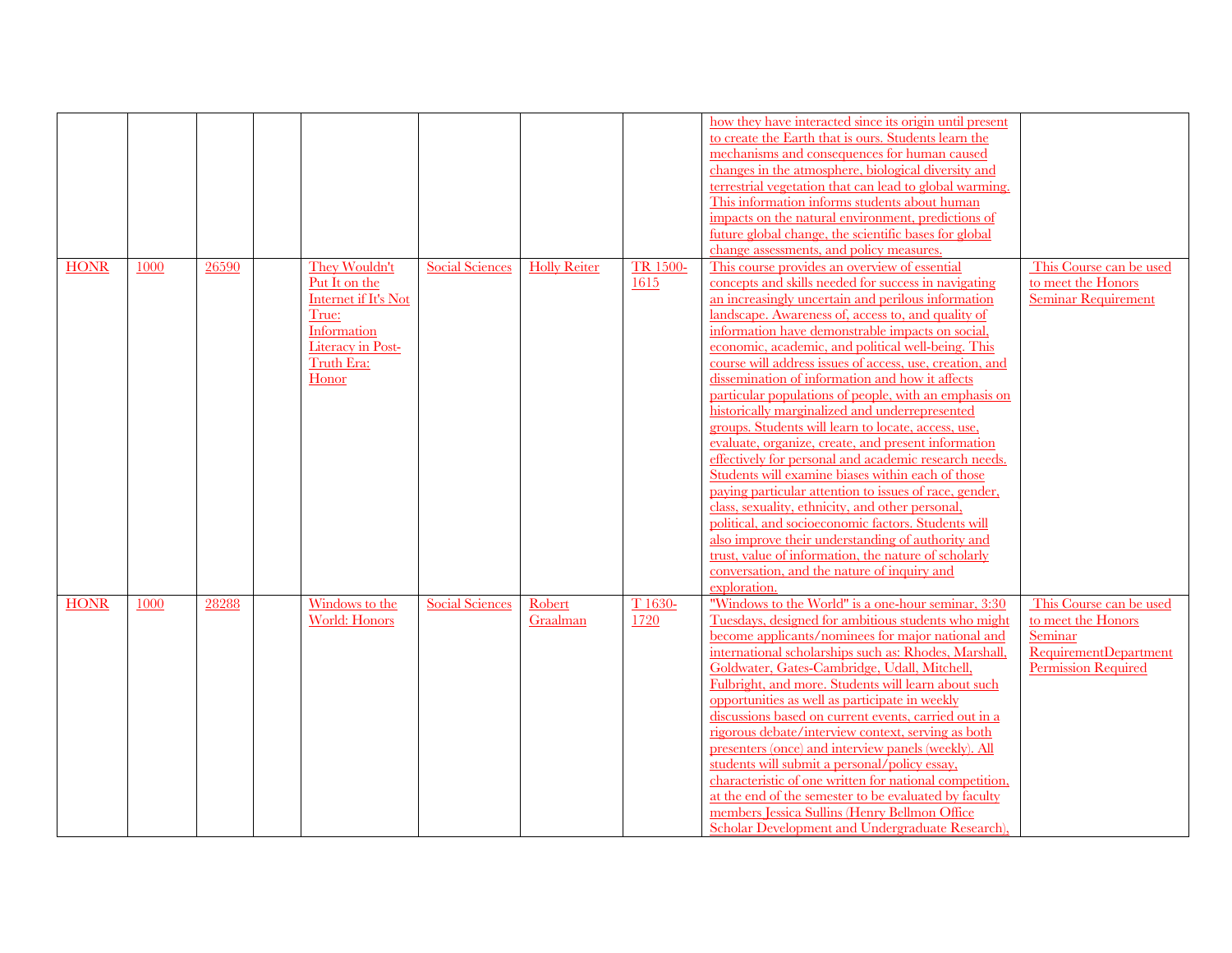|             |      |       |                        |                        |                      |         | and Bob Graalman (retired, same office). Final credit     |                            |
|-------------|------|-------|------------------------|------------------------|----------------------|---------|-----------------------------------------------------------|----------------------------|
|             |      |       |                        |                        |                      |         | for the course depends on students' participation and     |                            |
|             |      |       |                        |                        |                      |         | completing the major activities described above.          |                            |
| <b>HONR</b> | 1000 | 28883 | Research as a          | <b>STEM</b>            | <b>Jillian</b> Joyce | M 1430- | This seminar will provide students an opportunity to      | This Course can be used    |
|             |      |       | foreign language       |                        |                      | 1520    | begin to read, understand, and speak the foreign          | to meet the Honors         |
|             |      |       | for future health      |                        |                      |         | language of research. We will, together, read 2-3         | <b>Seminar Requirement</b> |
|             |      |       | professionals:         |                        |                      |         | research articles related to current nutrition and        |                            |
|             |      |       | <b>Honors</b>          |                        |                      |         | health hot topics and thoroughly dissect each section.    |                            |
|             |      |       |                        |                        |                      |         | We will cover things like: what is an abstract and how    |                            |
|             |      |       |                        |                        |                      |         | do you use it properly, what are the sections of an       |                            |
|             |      |       |                        |                        |                      |         | introduction, what information can be pulled out of       |                            |
|             |      |       |                        |                        |                      |         |                                                           |                            |
|             |      |       |                        |                        |                      |         | an introduction, what resource gold mine lies hidden      |                            |
|             |      |       |                        |                        |                      |         | in the introduction, what does a good purpose             |                            |
|             |      |       |                        |                        |                      |         | statement include, what is the dependent variable and     |                            |
|             |      |       |                        |                        |                      |         | how do you know, etc.? This class will use nutrition      |                            |
|             |      |       |                        |                        |                      |         | and health hot topic research articles to teach lessons,  |                            |
|             |      |       |                        |                        |                      |         | but lessons will be applicable to anyone interested in    |                            |
|             |      |       |                        |                        |                      |         | research or in a field that relies on research to guide   |                            |
|             |      |       |                        |                        |                      |         | practice.                                                 |                            |
| <b>HONR</b> | 1000 | 30965 | Let's Get              | Humanities             | <b>John Andrews</b>  | W 1845- | What is creative genius? Does it strike like lighting or  | This Course can be used    |
|             |      |       | Creative:              |                        |                      | 2030    | build like a storm? Are creative geniuses blessed by      | to meet the Honors         |
|             |      |       | Odyssey of the         |                        |                      |         | the muses or are they simply working with the right       | <b>Seminar Requirement</b> |
|             |      |       | Mind                   |                        |                      |         | materials at the right time? This course interrogates     |                            |
|             |      |       |                        |                        |                      |         | the myth of creative genius by critically questioning     |                            |
|             |      |       |                        |                        |                      |         | the nature of invention while solving current Odyssey     |                            |
|             |      |       |                        |                        |                      |         | of the Mind (OotM) problems. By unpacking the             |                            |
|             |      |       |                        |                        |                      |         | narratives and historical mythos that cloud the           |                            |
|             |      |       |                        |                        |                      |         | invention process, students will gain hands-on            |                            |
|             |      |       |                        |                        |                      |         | experience identifying, developing, and employing         |                            |
|             |      |       |                        |                        |                      |         | their own personal artistic and scientific processes for  |                            |
|             |      |       |                        |                        |                      |         | solving unconventional problems. Students will work       |                            |
|             |      |       |                        |                        |                      |         | as teams to solve a long-term Odyssey of the Mind         |                            |
|             |      |       |                        |                        |                      |         | problem and compete at the Oklahoma State                 |                            |
|             |      |       |                        |                        |                      |         | Odyssey of the Mind competition held on Saturday,         |                            |
|             |      |       |                        |                        |                      |         | April 2nd $\omega$ OSU, with the possibility of competing |                            |
|             |      |       |                        |                        |                      |         | at the world finals (location TBD) at the end of May.     |                            |
| <b>HONR</b> | 1000 | 31397 | Policy-making In       | <b>Social Sciences</b> | <b>I</b> erome       | W 0830- | In order to build a theoretical framework for policy      | This Course can be used    |
|             |      |       | <b>Times of Crisis</b> |                        | Loughridge           | 0920    | analysis, we will use readings on three periods of        | to meet the Honors         |
|             |      |       |                        |                        |                      |         | extraordinary challenge: The Great Depression, the        | <b>Seminar Requirement</b> |
|             |      |       |                        |                        |                      |         | Cuban Missile Crisis and 9/11. The Great                  |                            |
|             |      |       |                        |                        |                      |         | Depression since it provides an opportunity to            |                            |
|             |      |       |                        |                        |                      |         | familiarize students with the Dust Bowl and link it to    |                            |
|             |      |       |                        |                        |                      |         | our Oklahoma history; the Cuban Missile Crisis            |                            |
|             |      |       |                        |                        |                      |         | because of a) the availability of an extraordinary book   |                            |
|             |      |       |                        |                        |                      |         |                                                           |                            |
|             |      |       |                        |                        |                      |         | covering policy in that period by Graham Allison.         |                            |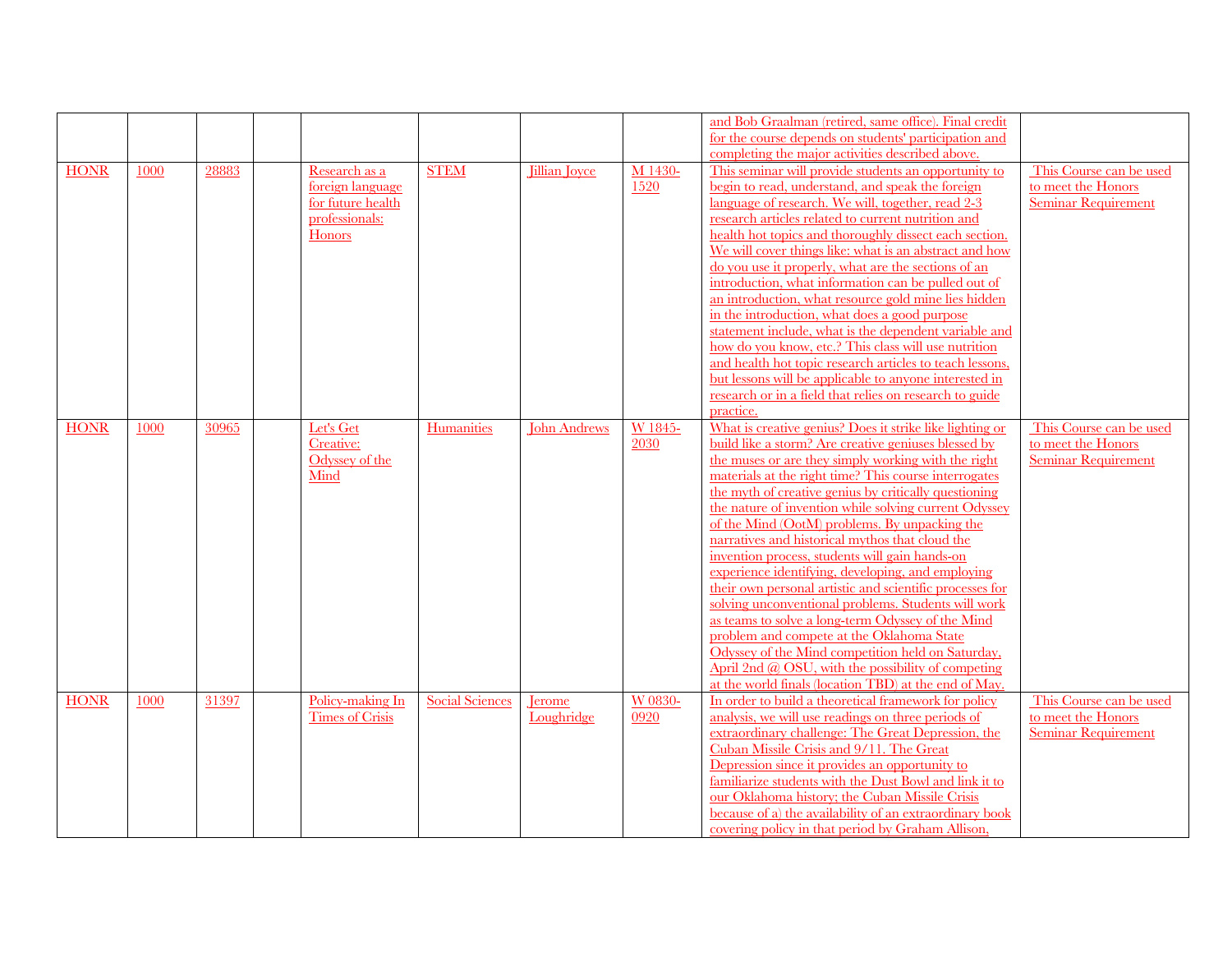|             |      |       |                                                    |             |                      |                        | and b) the accessibility of the events as presented in<br>the movie, "Thirteen Days"; and 9/11. The<br>instructor will be able to bring some inside<br>perspective, having worked in the White House and<br>for the Secretary of Defense in the near aftermath of<br>the crisis Having built a framework for understanding<br>policy-making during the first half-dozen sessions, we<br>will review of the ongoing COVID-19 policy<br>response, using the Oklahoma experience as a case<br>study. Given the instructors access to individuals<br>central to Oklahoma's response - his own experience<br>in leading a portion of the policy enterprise - we<br>anticipate having multiple guest speakers with first-<br>hand knowledge of the State's pandemic response.                                                                                                                                                                                                                                                                                                                                                                                                                                                                                      |                                                                             |
|-------------|------|-------|----------------------------------------------------|-------------|----------------------|------------------------|--------------------------------------------------------------------------------------------------------------------------------------------------------------------------------------------------------------------------------------------------------------------------------------------------------------------------------------------------------------------------------------------------------------------------------------------------------------------------------------------------------------------------------------------------------------------------------------------------------------------------------------------------------------------------------------------------------------------------------------------------------------------------------------------------------------------------------------------------------------------------------------------------------------------------------------------------------------------------------------------------------------------------------------------------------------------------------------------------------------------------------------------------------------------------------------------------------------------------------------------------------------|-----------------------------------------------------------------------------|
| <b>HONR</b> | 1000 | 31398 | Nature and<br>Society                              | <b>STEM</b> | <b>Aaron Russell</b> | <b>MW</b><br>1430-1545 | This course explores the intersections of society and<br>"nature." We look at how culture, place/space, and<br>discourses inform, shape, and shift our relations with<br>"the environment." We examine ways human<br>ecological relations are both actively socially<br>constructed and deeply materially experienced,<br>focusing on the global manifestations and<br>reverberations of environmental discourses and<br>knowledges and examining these at international,<br>regional, local, and individual scales. The class is<br>particularly interested in discourses and knowledges<br>that might support more sustainable and regenerative<br>ecological relations. Critical and creative exploration<br>as well as out-of-classroom experiences in the wider<br>community will be central to the learning experience.<br>Together, through readings, discussion, examples,<br>research, and experiential field studies and<br>engagements, we will expand our repertoire to begin<br>to understand how: 1) Culture, place/space, and<br>discourse inform, construct, and produce human<br>perceptions of and actions toward 'nature ' 2) research<br>can be used to deconstruct and critically investigate<br>perceptions and practices of "nature." | This Course can be used<br>to meet the Honors<br><b>Seminar Requirement</b> |
| <b>HONR</b> | 1000 | 31399 | Preparing for<br><b>Singapore Place</b><br>as Text | Humanities  | Stephanie<br>Miller  | TR 1630-<br>1720       | This course will offer preparation for the honors<br>summer travel course "Place as Text: Singapore."<br>Based on the celebrated "Place as Text" approach to<br>honors travel experiences, and offered in<br>collaboration with the School of Global Studies, this<br>class will offer skills and knowledge to help students<br>get the most out of their travel to Singapore in the<br>May term. Students will practice observation,                                                                                                                                                                                                                                                                                                                                                                                                                                                                                                                                                                                                                                                                                                                                                                                                                        | This Course can be used<br>to meet the Honors<br><b>Seminar Requirement</b> |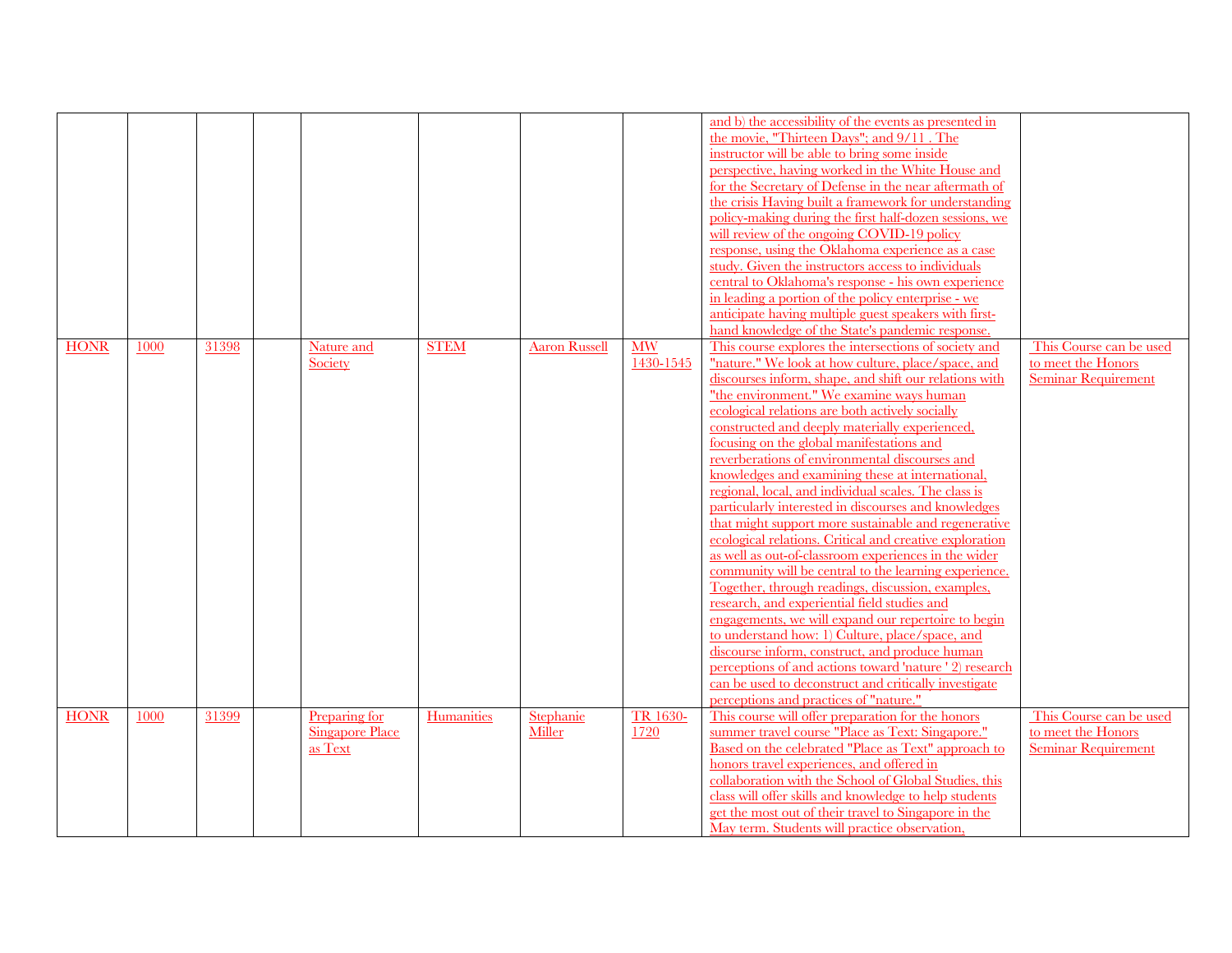|             |      |       |    |                                        |                        |                      |                  | mapping, and reflection while engaging in guided<br>discussion of contextual readings from a variety of<br>disciplines. Students will also get to know one another<br>and build confidence in their ability to navigate an<br>international travel experience. The class will meet<br>twice a week for the second half of the spring<br>semester. Students who enroll in this course will later<br>enroll in a two-credit-hour travel course that will take<br>place during the May term. During the travel course.<br>Singapore itself will be our "textbook" as we visit its<br>iconic landmarks and explore its eclectic museums,<br>get to know its neighborhoods and eat its<br>internationally renowned food! We will look through<br>the lenses of history, politics, art, and nature,<br>embracing complexity and nuance as we explore and<br>interact with one of the most diverse and globalized<br>cities in the world. E-mail<br>stephanie.j.miller@okstate.edu for more information<br>or to request a permit to enroll |                                                                                                                                                                                                                                                                                                                                                                                                                                                                  |
|-------------|------|-------|----|----------------------------------------|------------------------|----------------------|------------------|--------------------------------------------------------------------------------------------------------------------------------------------------------------------------------------------------------------------------------------------------------------------------------------------------------------------------------------------------------------------------------------------------------------------------------------------------------------------------------------------------------------------------------------------------------------------------------------------------------------------------------------------------------------------------------------------------------------------------------------------------------------------------------------------------------------------------------------------------------------------------------------------------------------------------------------------------------------------------------------------------------------------------------------|------------------------------------------------------------------------------------------------------------------------------------------------------------------------------------------------------------------------------------------------------------------------------------------------------------------------------------------------------------------------------------------------------------------------------------------------------------------|
| <b>HONR</b> | 1000 | 31500 |    | Science and the<br>Movies              | <b>STEM</b>            | Udaya Desilva        | M 1330-<br>1615  | Science and the Movies - There have been numerous<br>movies that pose interesting questions about the<br>intersection of science with society. We will view<br>some of these movies (eg. Inherit the Wind, 2001-A<br>Space Odyssey, etc.) and examine the issues they<br>raise. Students will be expected to write brief reaction<br>papers to each of the seven or eight movies we watch.                                                                                                                                                                                                                                                                                                                                                                                                                                                                                                                                                                                                                                           | [Note: CRN 31500 meets<br>only for the first half of the<br>semester. Students wishing<br>to take this seminar for<br>two credit hours should<br>enroll in HONR 1000<br>CRN 31508 This Course<br>can be used to meet the<br><b>Honors</b> Seminar<br><b>Requirement [Note: CRN</b><br>31500 meets only for the<br>first half of the semester.<br>Students wishing to take<br>this seminar for two credit<br>hours should enroll in<br><b>HONR 1000 CRN 31508</b> |
| <b>HONR</b> | 1000 | 31508 |    | Science and the<br>Movies              | <b>STEM</b>            | Udaya Desilva        | M 1330-<br>1615  | Science and the Movies - There have been numerous<br>movies that pose interesting questions about the<br>intersection of science with society. We will view<br>some of these movies (eg. Inherit the Wind, 2001-A<br>Space Odyssey, etc.) and examine the issues they<br>raise. Students will be expected to write brief reaction<br>papers to each of the seven or eight movies we watch.                                                                                                                                                                                                                                                                                                                                                                                                                                                                                                                                                                                                                                           | This Course can be used<br>to meet the Honors<br><b>Seminar Requirement</b>                                                                                                                                                                                                                                                                                                                                                                                      |
| <b>HONR</b> | 1113 | 26223 | DS | <b>Active Aging for</b><br>L.I.F.E(DS) | <b>Social Sciences</b> | <b>Emily Roberts</b> | TR 0900-<br>1015 | Demographic factors tell us that the number of adults<br>age 65 and older will nearly double by 2030. A<br>holistic and proactive approach to providing positive                                                                                                                                                                                                                                                                                                                                                                                                                                                                                                                                                                                                                                                                                                                                                                                                                                                                     | This Course can be used<br>to meet the Honors<br><b>Seminar Requirement</b>                                                                                                                                                                                                                                                                                                                                                                                      |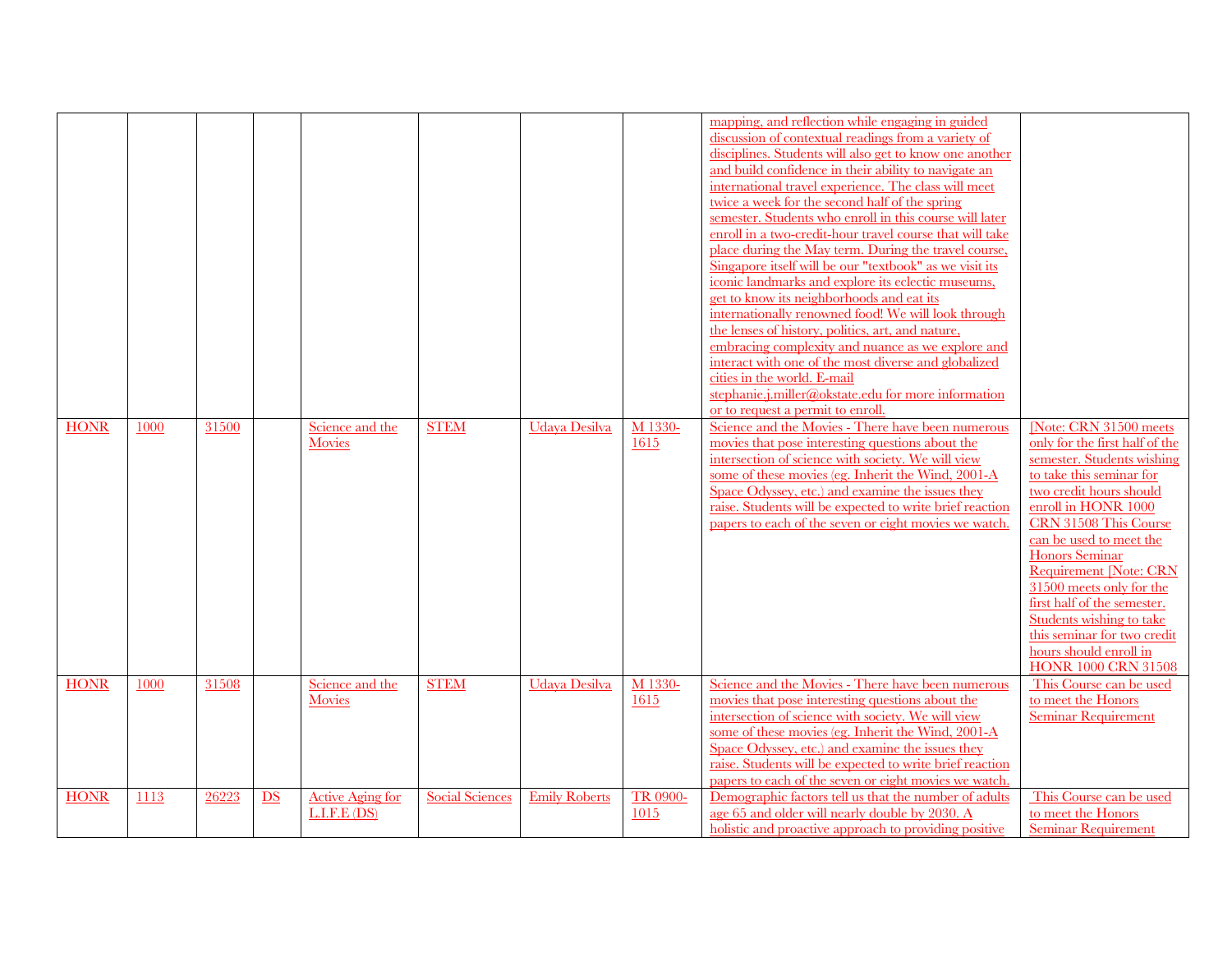|             |      |       |                          |                                               |             |                    |                 | outcomes in aging requires integrated strategies<br>focusing on providing environments and<br>organizational structures to support this demographic<br>shift. Active aging is a framework first developed by<br>the World Health Organization in order to optimize<br>opportunities for health, participation and security in<br>order to enhance quality of life as people age. Active<br>aging allows people to realize their potential for<br>physical, social and mental well-being throughout the<br>life course. In this honors seminar you will acquire a<br>great deal of information on a wide range of topics in<br>order to build your personal understanding of the<br>relationships between Longevity, Independence,<br>Fitness and Engagement for active aging. This will<br>require the overlapping of several domains such as<br>environmental psychology, cognitive science,<br>sociology, physiology, architectural and interior<br>design, human geography, assistive technology,<br>nutrition and physical and cognitive fitness. This<br>course will include selected readings for each module<br>topic; web-based tools and resources that can be used<br>beyond the course; short experiential leaning<br>activities; group discussions via message boards, a<br>short reflective writing assignments and a final team |                                                                             |
|-------------|------|-------|--------------------------|-----------------------------------------------|-------------|--------------------|-----------------|-----------------------------------------------------------------------------------------------------------------------------------------------------------------------------------------------------------------------------------------------------------------------------------------------------------------------------------------------------------------------------------------------------------------------------------------------------------------------------------------------------------------------------------------------------------------------------------------------------------------------------------------------------------------------------------------------------------------------------------------------------------------------------------------------------------------------------------------------------------------------------------------------------------------------------------------------------------------------------------------------------------------------------------------------------------------------------------------------------------------------------------------------------------------------------------------------------------------------------------------------------------------------------------------------------------------------------------------------|-----------------------------------------------------------------------------|
| <b>HONR</b> | 1503 | 26226 | $\underline{\mathbf{N}}$ | Integrative<br><b>Biology: The</b><br>Mind(N) | <b>STEM</b> | <b>Jason Bruck</b> | W 1845-<br>2130 | project.<br>As one can see by reading this sentence, the human<br>mnid is a pweorful tool, cpabale of ftilrenig situmli to<br>porivde maeingnufl perectpions. But what happens<br>when those filters cloud the true nature of reality?<br>Can we trust our own eyes and ears? Through a<br>biopsychological approach we will explore the human<br>mind at the levels of sensation, perception and<br>reflection. The Mind will equip students to<br>understand how their own biological and<br>psychological predispositions affect their perceptions<br>of the world. The course will empower students to<br>confront biases as social and natural scientists, as well<br>as informed citizens in a world increasingly subject to<br>misperceptions and manipulations. Learning<br><u>outcomes include: 1)</u> understanding how genes and<br>the environment entwine to shape the evolution and<br>development of sensory systems, neurophysiology and<br>neuroanatomy; 2) developing awareness of the<br>students' own metacognition to develop as successful<br>learners, able to see how self-perception affects                                                                                                                                                                                                                         | This Course can be used<br>to meet the Honors<br><b>Seminar Requirement</b> |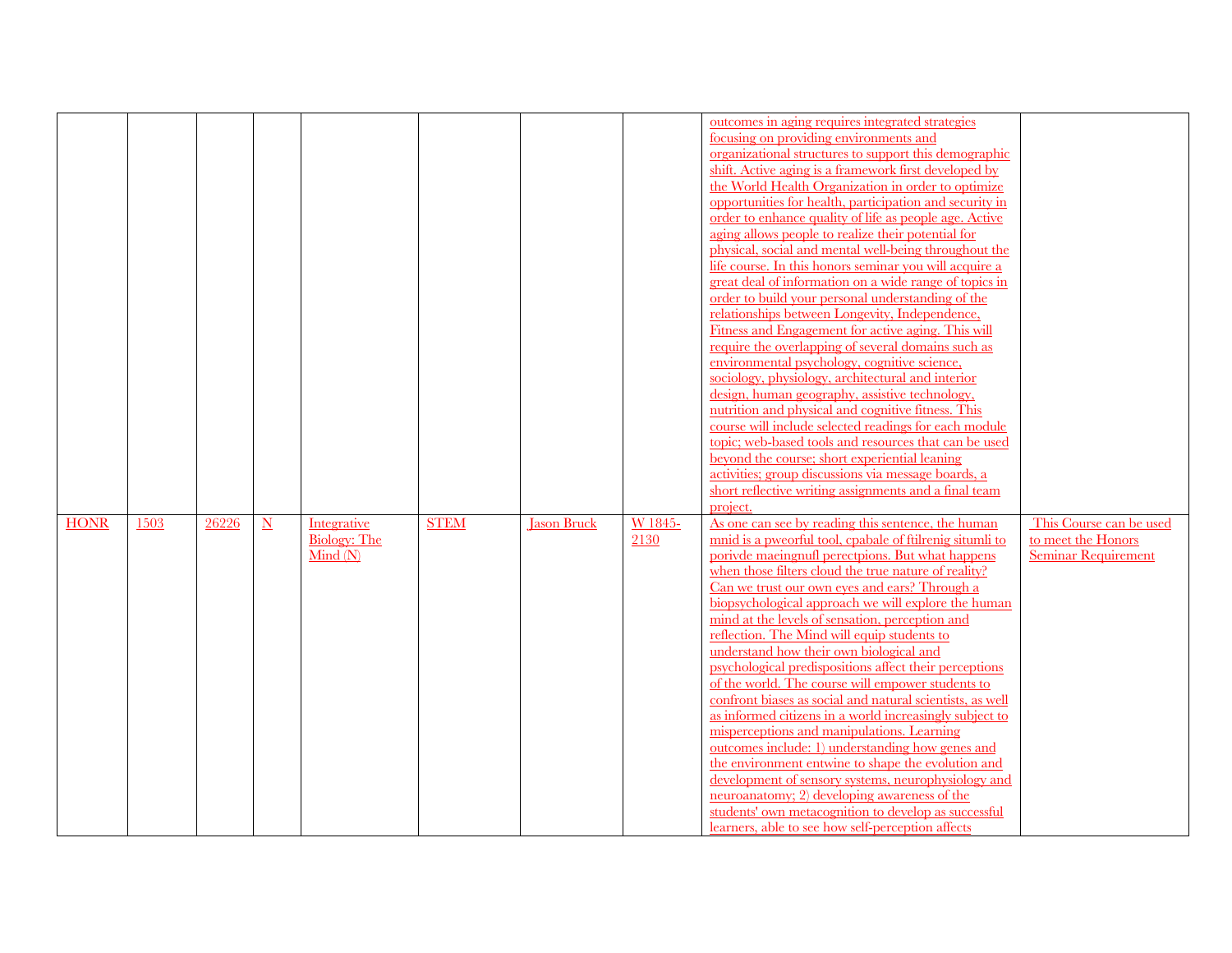|             |      |       |    |                           |                        |          |                 | success and performance and 3) fostering healthy                                                              |                            |
|-------------|------|-------|----|---------------------------|------------------------|----------|-----------------|---------------------------------------------------------------------------------------------------------------|----------------------------|
|             |      |       |    |                           |                        |          |                 | skepticism about the role of the 'human instrument' as                                                        |                            |
|             |      |       |    |                           |                        |          |                 | a tool for measuring phenomena and interpreting                                                               |                            |
|             |      |       |    |                           |                        |          |                 | scientific output.                                                                                            |                            |
| <b>HONR</b> | 2013 | 31366 | S  | <b>Honors</b> Law and     | <b>Social Sciences</b> | Robert   | <b>TR 1030-</b> | This will be a "live" and interactive on-line seminar                                                         | This Course can be used    |
|             |      |       |    | <b>Legal Institutions</b> |                        | Spurrier | 1145            | utilizing Canvas that will be taught in part by the                                                           | to meet the Honors         |
|             |      |       |    | <u>(S)</u>                |                        |          |                 | Socratic method of instruction similar to that                                                                | <b>Seminar Requirement</b> |
|             |      |       |    |                           |                        |          |                 | employed in many law schools. Regular daily                                                                   |                            |
|             |      |       |    |                           |                        |          |                 | attendance will be necessary for you to be successful.                                                        |                            |
|             |      |       |    |                           |                        |          |                 | We will examine several aspects of law and the                                                                |                            |
|             |      |       |    |                           |                        |          |                 | American legal system including historic English                                                              |                            |
|             |      |       |    |                           |                        |          |                 | origins, court structure and operations, and principles                                                       |                            |
|             |      |       |    |                           |                        |          |                 | of several areas of substantive law (contracts,                                                               |                            |
|             |      |       |    |                           |                        |          |                 | property, torts, etc.). Aspects of the politics of the                                                        |                            |
|             |      |       |    |                           |                        |          |                 | judicial branch including selection and removal of                                                            |                            |
|             |      |       |    |                           |                        |          |                 | judges will be included as well. You also will read and                                                       |                            |
|             |      |       |    |                           |                        |          |                 | brief a limited number of United States Supreme                                                               |                            |
|             |      |       |    |                           |                        |          |                 | Court decisions. Although the content may be                                                                  |                            |
|             |      |       |    |                           |                        |          |                 | particularly useful for students considering a career in                                                      |                            |
|             |      |       |    |                           |                        |          |                 | the legal profession, this seminar will be geared                                                             |                            |
|             |      |       |    |                           |                        |          |                 | toward those with a general interest in learning about                                                        |                            |
|             |      |       |    |                           |                        |          |                 | our legal system in the United States and how it                                                              |                            |
|             |      |       |    |                           |                        |          |                 |                                                                                                               |                            |
|             |      |       |    |                           |                        |          |                 | affects our lives.                                                                                            |                            |
| <b>HONR</b> | 2023 | 31385 | DS | Constitutional            | <b>Social Sciences</b> | Robert   | TR 0900-        | This will be a "live" and interactive on-line seminar                                                         | This Course can be used    |
|             |      |       |    | Dimensions of             |                        | Spurrier | 1030            | utilizing Canvas to provide the opportunity for                                                               | to meet the Honors         |
|             |      |       |    | Diversity (DS)            |                        |          |                 | Socratic method instruction similar to that employed                                                          | <b>Seminar Requirement</b> |
|             |      |       |    |                           |                        |          |                 | in many law school classes. Regular daily attendance                                                          |                            |
|             |      |       |    |                           |                        |          |                 | will be necessary for you to be successful. You will                                                          |                            |
|             |      |       |    |                           |                        |          |                 | learn how to read and brief major Supreme Court                                                               |                            |
|             |      |       |    |                           |                        |          |                 | decisions interpreting the Equal Protection Clause of                                                         |                            |
|             |      |       |    |                           |                        |          |                 | the Fourteenth Amendment (and the equal protection                                                            |                            |
|             |      |       |    |                           |                        |          |                 | concepts embodied in the Due Process Clause of the                                                            |                            |
|             |      |       |    |                           |                        |          |                 | Fifth Amendment) and selected federal statutes in the                                                         |                            |
|             |      |       |    |                           |                        |          |                 | areas of racial equality, gender equality, the status of                                                      |                            |
|             |      |       |    |                           |                        |          |                 | Indian tribes and tribal members in relation to the                                                           |                            |
|             |      |       |    |                           |                        |          |                 | authority of national and state governments, and                                                              |                            |
|             |      |       |    |                           |                        |          |                 | selected rights of religious groups (First and                                                                |                            |
|             |      |       |    |                           |                        |          |                 | Fourteenth Amendments). You will be expected to                                                               |                            |
|             |      |       |    |                           |                        |          |                 | draw principles from these decisions and statutes and                                                         |                            |
|             |      |       |    |                           |                        |          |                 | then apply them to hypothetical case situations while                                                         |                            |
|             |      |       |    |                           |                        |          |                 | at the same time subjecting them to close analysis                                                            |                            |
|             |      |       |    |                           |                        |          |                 | (that sometimes may lead to differing opinions among                                                          |                            |
|             |      |       |    |                           |                        |          |                 | the members of the class). Later in the semester you                                                          |                            |
|             |      |       |    |                           |                        |          |                 | will make a presentation of a full-length United States<br>Supreme Court case that you have read and briefed. |                            |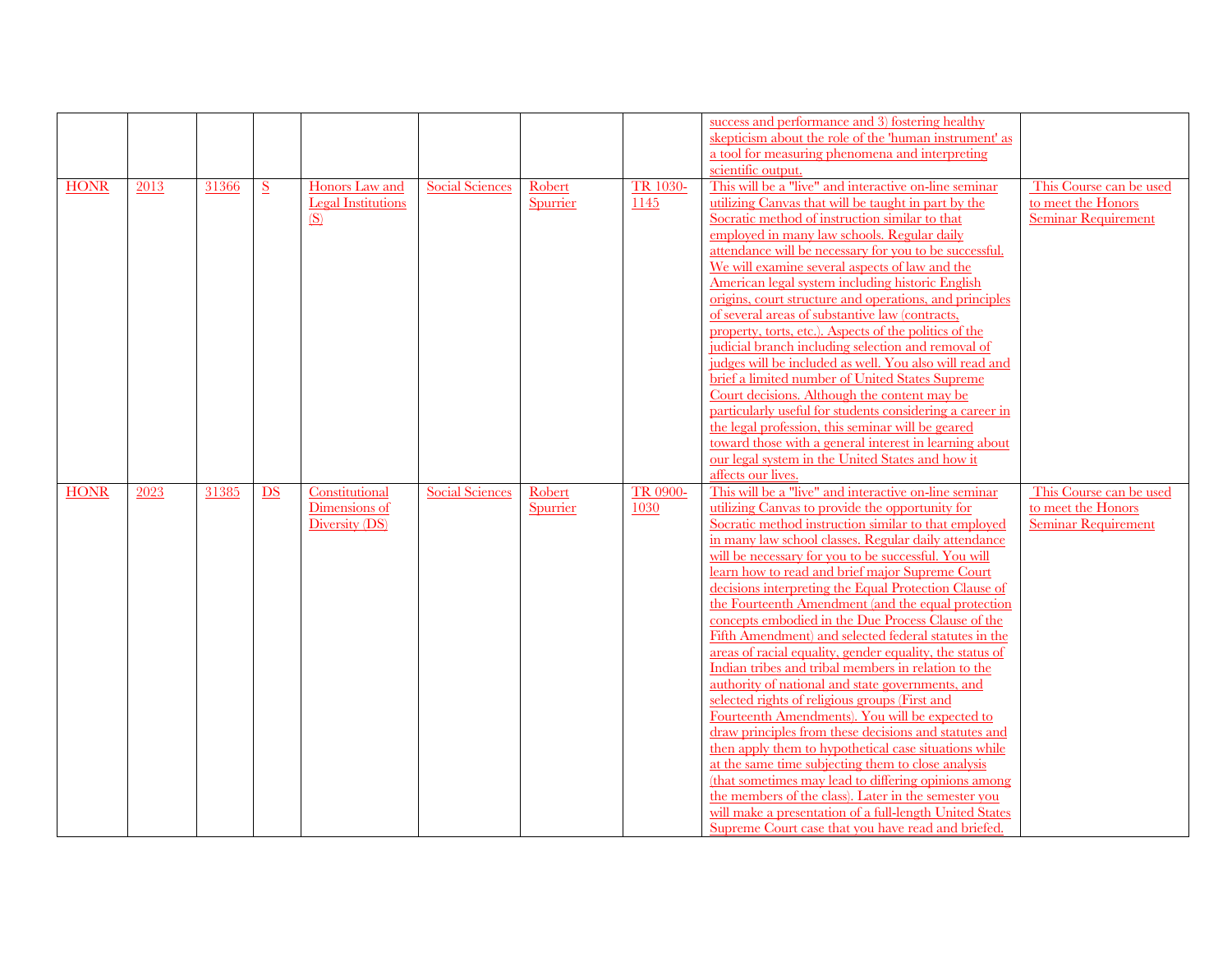| <b>HONR</b> | 2073 | 26225 | DH          | The Story of<br>Lizzie Borden:<br>Axe Murder in<br>American<br>Culture (DH) | Humanities        | Stephanie<br>Miller   | TR 1030-<br>1145        | Because edited Supreme Court cases provided in .pdf<br>format will comprise the bulk of the assigned reading<br>in the seminar, the only textbook that you will need<br>to purchase will be a paperback law dictionary (if you<br>do not already have a law dictionary).<br>In 1892, Lizzie Borden was accused of killing her<br>father and stepmother with an axe. She was<br>eventually acquitted, but her story had captured the<br>American cultural imagination. This course will take<br>a chronological approach to the history of the Lizzie                                                                                                                                                                                                                                                                                                                                                                                                                                                                                                                                                                                      | This Course can be used<br>to meet the Honors<br><b>Seminar Requirement</b> |
|-------------|------|-------|-------------|-----------------------------------------------------------------------------|-------------------|-----------------------|-------------------------|-------------------------------------------------------------------------------------------------------------------------------------------------------------------------------------------------------------------------------------------------------------------------------------------------------------------------------------------------------------------------------------------------------------------------------------------------------------------------------------------------------------------------------------------------------------------------------------------------------------------------------------------------------------------------------------------------------------------------------------------------------------------------------------------------------------------------------------------------------------------------------------------------------------------------------------------------------------------------------------------------------------------------------------------------------------------------------------------------------------------------------------------|-----------------------------------------------------------------------------|
|             |      |       |             |                                                                             |                   |                       |                         | Borden story as it evolves from news reports<br>contemporaneous to the case through broadsides and<br>early true-crime takes to fictionalized versions in the<br>form of short stories, poems, novels, plays, a ballet, an<br>opera, and multiple film versions. Specifically, we will<br>consider how changing concepts of gender shape the<br>way in which the story gets told in different media<br>and in different moments in American history.<br>Ultimately, we will ask what it says about American<br>culture that - for better or for worse - we simply<br>cannot let Lizzie go!                                                                                                                                                                                                                                                                                                                                                                                                                                                                                                                                                |                                                                             |
| <b>HONR</b> | 2083 | 28435 | $DH$        | Flash Fiction: A<br>Tiny Genre with<br>a Big Impact<br>(DH)                 | <b>Humanities</b> | Stephanie<br>Miller   | <b>TR 1200-</b><br>1315 | Flash fiction is a subgenre of the short story<br>characterized primarily by brevity: typically, the term<br>refers to compositions of 1000 words or less. We'll<br>read contemporary examples of the form by<br>practitioners from diverse backgrounds and explore<br>criticism on the genre, examining its intersections<br>with related short forms and its ability to engage with<br>complex social issues. Specifically, we'll look at flash<br>fiction that negotiates issues pertaining to gender,<br>race, ethnicity, and class in American society. A<br>widely accessible genre with far-ranging content, flash<br>fiction invites a large and varied readership;<br>accordingly, this class welcomes students from all<br>majors, assuming no prior experience of literature<br>and assessing student learning via required posts to a<br>course blog rather than through formal essays. The<br>course will also be skills-based, cultivating analytical<br>ability of use to students in all areas of study. Grades<br>will be based on quizzes, homework, and classwork;<br>the blog; class participation; and a final exam. | This Course can be used<br>to meet the Honors<br><b>Seminar Requirement</b> |
| <b>HONR</b> | 2303 | 26222 | $\mathbf H$ | <b>Magic Rings</b><br>Symbol and<br>Allegory (H)                            | <b>Humanities</b> | Christopher<br>Weimer | TR 1030-<br>1145        | Magic Ring Allegories - This course will explore<br>philosophical and moral allegories created by the<br>presence of magic rings in two thousand years of<br>Western art and thought. Works studied will include                                                                                                                                                                                                                                                                                                                                                                                                                                                                                                                                                                                                                                                                                                                                                                                                                                                                                                                          | This Course can be used<br>to meet the Honors<br><b>Seminar Requirement</b> |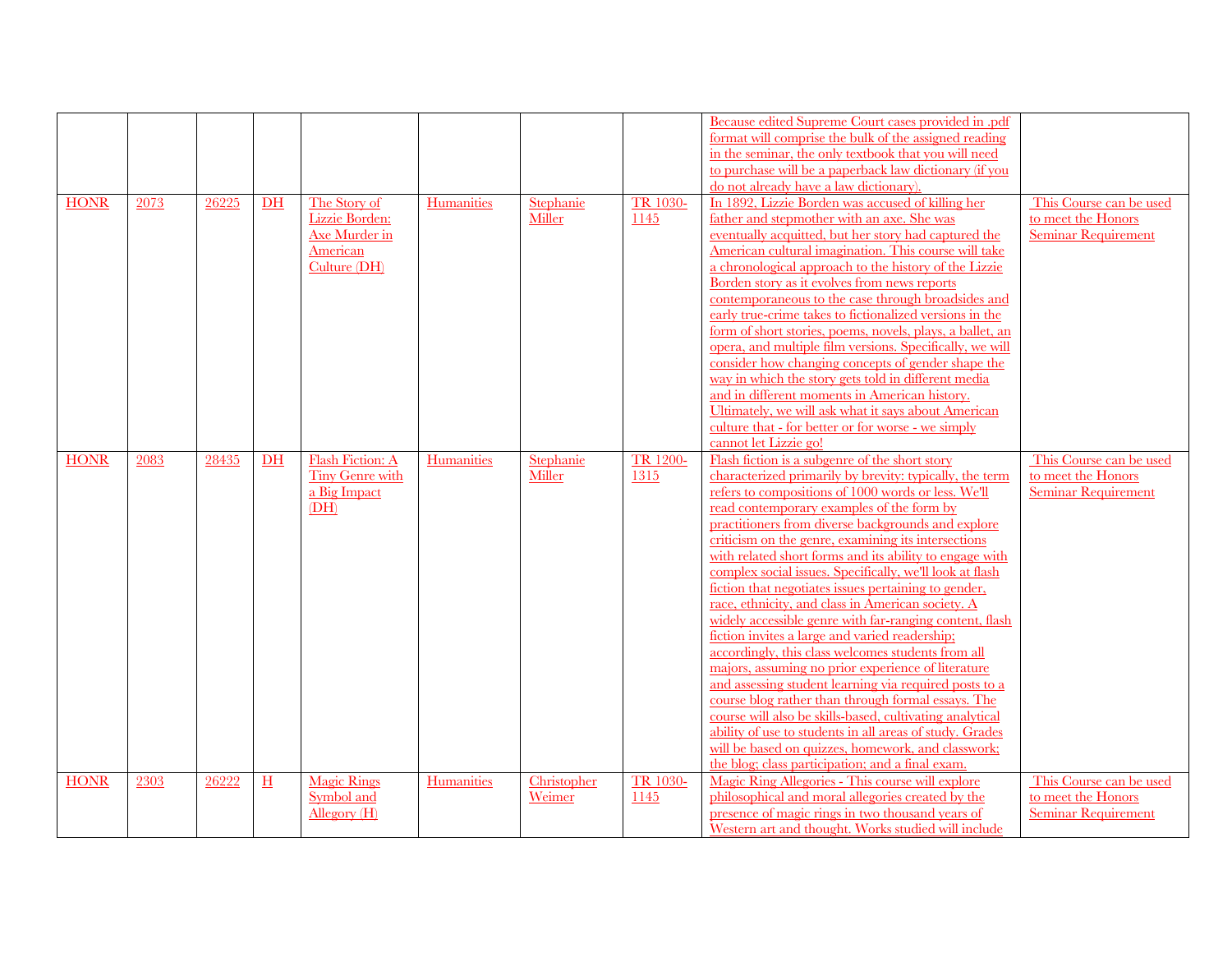| <b>HONR</b> | 2323 | 28282 | H         | Witches,<br>Murderers,                                                            | Humanities        | Richard<br>Frohock   | <b>MWF</b><br>1030-1120 | Plato's Republic, the medieval chivalric romance, the<br>four operas comprising Richard Wagner's Ring<br>Cycle, twentieth-century "high fantasy" (J.R.R.<br>Tolkien, Stephen R. Donaldson), and the<br>contemporary graphic novel. Weimer (3 credit hours)<br>Tales of crimes - real, alleged and fictional - were<br>very popular with readers in the 17th, 18th and 19th                                                                                                                                                                                                                                            | This Course can be used<br>to meet the Honors                               |
|-------------|------|-------|-----------|-----------------------------------------------------------------------------------|-------------------|----------------------|-------------------------|-----------------------------------------------------------------------------------------------------------------------------------------------------------------------------------------------------------------------------------------------------------------------------------------------------------------------------------------------------------------------------------------------------------------------------------------------------------------------------------------------------------------------------------------------------------------------------------------------------------------------|-----------------------------------------------------------------------------|
|             |      |       |           | Pirates, and<br><b>Thieves: Early</b><br><b>American Crime</b><br>Narratives (H)  |                   |                      |                         | century Atlantic world, as they are today. As we work<br>our way through tales of sensational crime, we will<br>think about the cultural work that crime stories do:<br>that is, we will consider how they explore ideas about<br>human nature, civil society, authority, transgression,<br>and the origins of evil.                                                                                                                                                                                                                                                                                                  | <b>Seminar Requirement</b>                                                  |
| <b>HONR</b> | 2443 | 30962 | H         | <b>Honors</b><br>Romanticism to<br>Postmodernism:<br>19th & 20th<br>Centuries (H) | <b>Humanities</b> | <b>Doren Recker</b>  | <b>MWF</b><br>1130-1220 | Interdisciplinary study of art, history, philosophy and<br>literature from the 19th century to the present.<br>Team-taught by faculty from appropriate disciplines<br>in a lecture and discussion format. For the Honors<br>student. May not be used for degree credit with<br>HONR 2223. Previously offered as HONR 1043.<br>Prerequisite(s): Honors Program participation                                                                                                                                                                                                                                           | This Course can be used<br>to meet the Honors<br>Seminar Requirement        |
| <b>HONR</b> | 2443 | 30963 | $H_{\rm}$ | Honors<br>Romanticism to<br>Postmodernism:<br>19th & 20th<br>Centuries (H)        | Humanities        | Priscilla<br>Schwarz | <b>MWF</b><br>1130-1220 | Interdisciplinary study of art, history, philosophy and<br>literature from the 19th century to the present.<br>Team-taught by faculty from appropriate disciplines<br>in a lecture and discussion format. For the Honors<br>student. May not be used for degree credit with<br>HONR 2223. Previously offered as HONR 1043.<br>Prerequisite(s): Honors Program participation.                                                                                                                                                                                                                                          | This Course can be used<br>to meet the Honors<br><b>Seminar Requirement</b> |
| <b>HONR</b> | 2443 | 30964 | H         | Honors<br>Romanticism to<br>Postmodernism:<br>19th & 20th<br>Centuries (H)        | Humanities        | Perry Gethner        | <b>MWF</b><br>1130-1220 | Interdisciplinary study of art, history, philosophy and<br>literature from the 19th century to the present.<br>Team-taught by faculty from appropriate disciplines<br>in a lecture and discussion format. For the Honors<br>student. May not be used for degree credit with<br>HONR 2223. Previously offered as HONR 1043.<br>Prerequisite(s): Honors Program participation.                                                                                                                                                                                                                                          | This Course can be used<br>to meet the Honors<br><b>Seminar Requirement</b> |
| <b>HONR</b> | 2503 | 24307 |           | Confronting<br>Pseudoscience:<br>Honors                                           | <b>STEM</b>       | <b>Keith Garbutt</b> | M 1845-<br>2130         | This course will use an examination of a wide range<br>of pseudoscientific ideas and beliefs as a way of<br>understanding what the difference is between true<br>scientific endeavor and non-scientific belief systems<br>(and hopefully have a certain amount of fun in the<br>process). The course takes as its basic premise that<br>there is a real difference in the type of knowledge<br>associated with a true scientific endeavor and those<br>associated with pseudoscientific belief systems. We<br>will investigate how pseudoscientific beliefs systems<br>try to utilize that vocabulary and some of the | This Course can be used<br>to meet the Honors<br><b>Seminar Requirement</b> |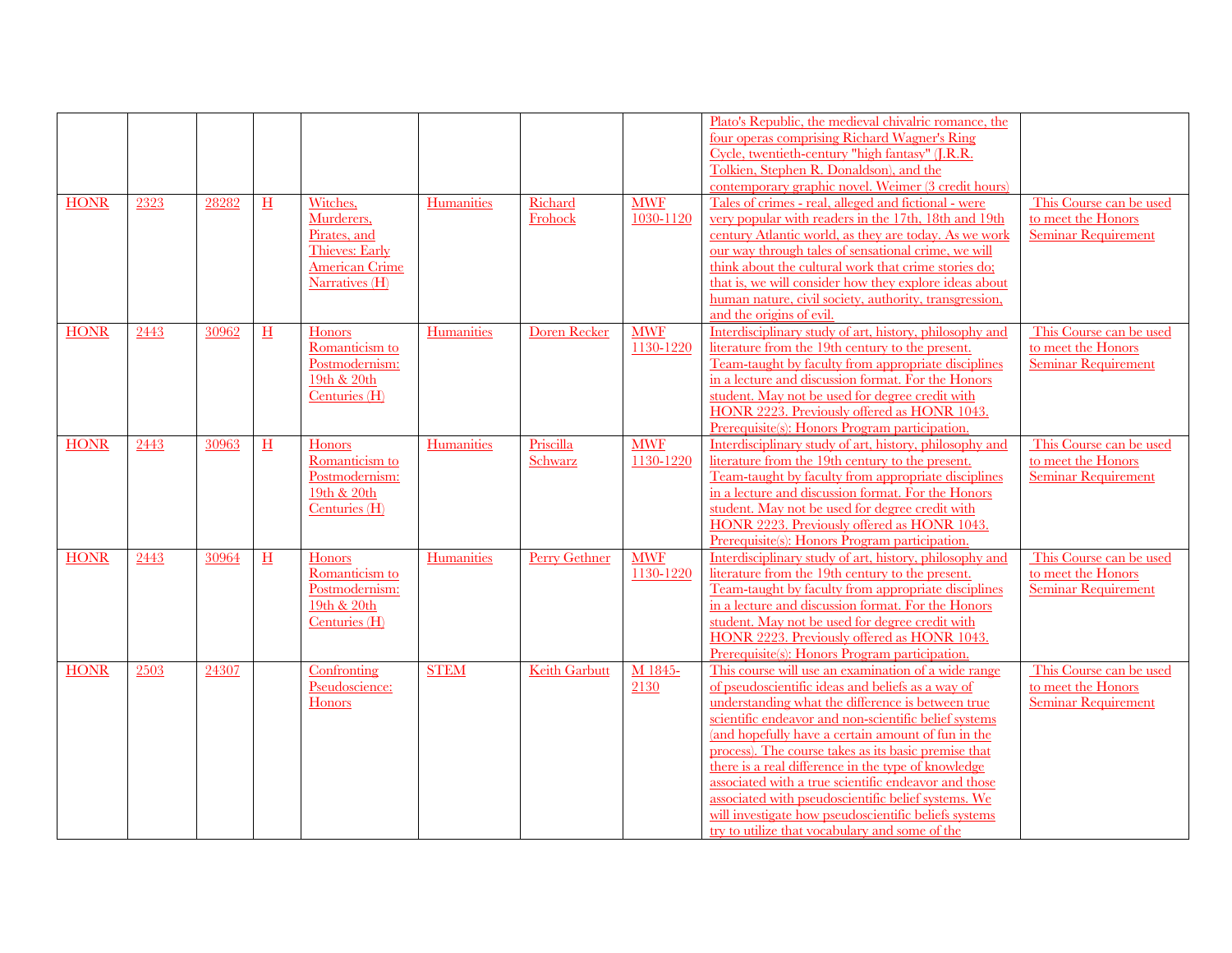| HONR<br>HONR | 2890<br>2890 | 28765<br>28766 |        | <b>EDM</b> Electronic<br>Dance Music:<br><b>Honors</b><br>Honors Video Game                              | <b>Humanities</b><br><b>STEM</b> | Mark Perry<br>Douglas | M 1430-<br>1520<br>$\omega$ | methodology of the sciences in an attempt to validate<br>their beliefs systems. Pseudoscientific topics covered<br>will include (but are by no means limited to)<br>Homeopathic medicine, Bermuda triangle,<br>vaccination denial, moon landing denial, and<br>Creationism<br>DM (electronic dance music). This course will cover its history<br>since the disco era and students will learn how to $D\tilde{\tau}$ -<br>culminating with an end of the semester dance party, with the<br>students DJing. The instructor specializes in EDM and is a<br>D7.<br>Add-on For Video Game Development CS 4173                                                                                                                                                                                                                                                                                                                                                                                                                                                                                                                                                                                                                                                                                                                        | This is an Honors Add-on<br>Course you MUST also take<br><b>MUSI 2573 ANY</b><br>This is an Honors Add-on |
|--------------|--------------|----------------|--------|----------------------------------------------------------------------------------------------------------|----------------------------------|-----------------------|-----------------------------|---------------------------------------------------------------------------------------------------------------------------------------------------------------------------------------------------------------------------------------------------------------------------------------------------------------------------------------------------------------------------------------------------------------------------------------------------------------------------------------------------------------------------------------------------------------------------------------------------------------------------------------------------------------------------------------------------------------------------------------------------------------------------------------------------------------------------------------------------------------------------------------------------------------------------------------------------------------------------------------------------------------------------------------------------------------------------------------------------------------------------------------------------------------------------------------------------------------------------------------------------------------------------------------------------------------------------------|-----------------------------------------------------------------------------------------------------------|
|              |              |                |        | Development                                                                                              |                                  | Heisterkamp           |                             |                                                                                                                                                                                                                                                                                                                                                                                                                                                                                                                                                                                                                                                                                                                                                                                                                                                                                                                                                                                                                                                                                                                                                                                                                                                                                                                                 | Course you MUST also take<br><b>CS 4173 ANY</b>                                                           |
| HONR         | 2890         | 28767          | $H\!I$ | Head & Heart in<br>Relation to Human<br>Religious Experience                                             | <b>Humanities</b>                | Doren Recker          | R 1500-<br>1550             | REL 1103 covers a variety of world religions and this Honors'<br>section will take a careful look at some major issues affecting all<br>relationships between religious and other sorts of beliefs. In this<br>section we will investigate basic issues concerning Faith/Reason<br>(heart/head), focusing on the historical and current<br>relationship(s) between mythos $\mathfrak{S}$ logos within religious belief.<br>We will center Judeo-Christianity, and ancient and tribal<br>religions, but the issues are central to all religious thought, and<br>students will be challenged to provide their own examples, and<br>to connect material covered here to the other religions discussed<br>in the course                                                                                                                                                                                                                                                                                                                                                                                                                                                                                                                                                                                                             | This is an Honors Add-on<br>Course you MUST also take<br>RELG 1103 ANY                                    |
| <b>HONR</b>  | 2890         | 28882          |        | <b>Stuff OSU Should</b><br>Know - A Students'<br>Podcast of OSU<br>History and Culture:<br><b>Honors</b> | <b>Humanities</b>                | Seth Wood             | W 1330-<br>1420             | In this course students will contribute to the design, production,<br>and distribution of a podcast that offers a student' perspective on<br>the past, present, and future of Oklahoma State University:<br>Stuff OSU Should Know. In past iterations of this course<br>research topics have ranged from historical inquiries into<br>Oklahoma A&M / OSU during times of war and the<br>economic foundations of the University in the Land Grant<br>System to more topical matters like campus construction, Greek<br>Life at OSU, Homecoming, and social justice campaigns on<br>campus. Ultimately, students will choose their own desired<br>topics of research and podcasting work based on in-class group<br>brainstorming sessions. Students will be required to follow<br>multiple podcasts and compose one brief review of a<br>professionally produced podcast in the first half of the semester.<br>In the second half of the semester each student will propose their<br>own contribution to Stuff OSU Should Know, which could take<br>the form of composing and reading scripts, audio editing, visual<br>design, marketing, and other sorts of labor that don't involve<br>listening to your own recorded voice. You may elect to contribute<br>to the podcast by creating transcripts and other visual materials | This is an Honors Add-on<br>Course you MUST also take<br>ENGL AP, IB, Concurent<br>ANT                    |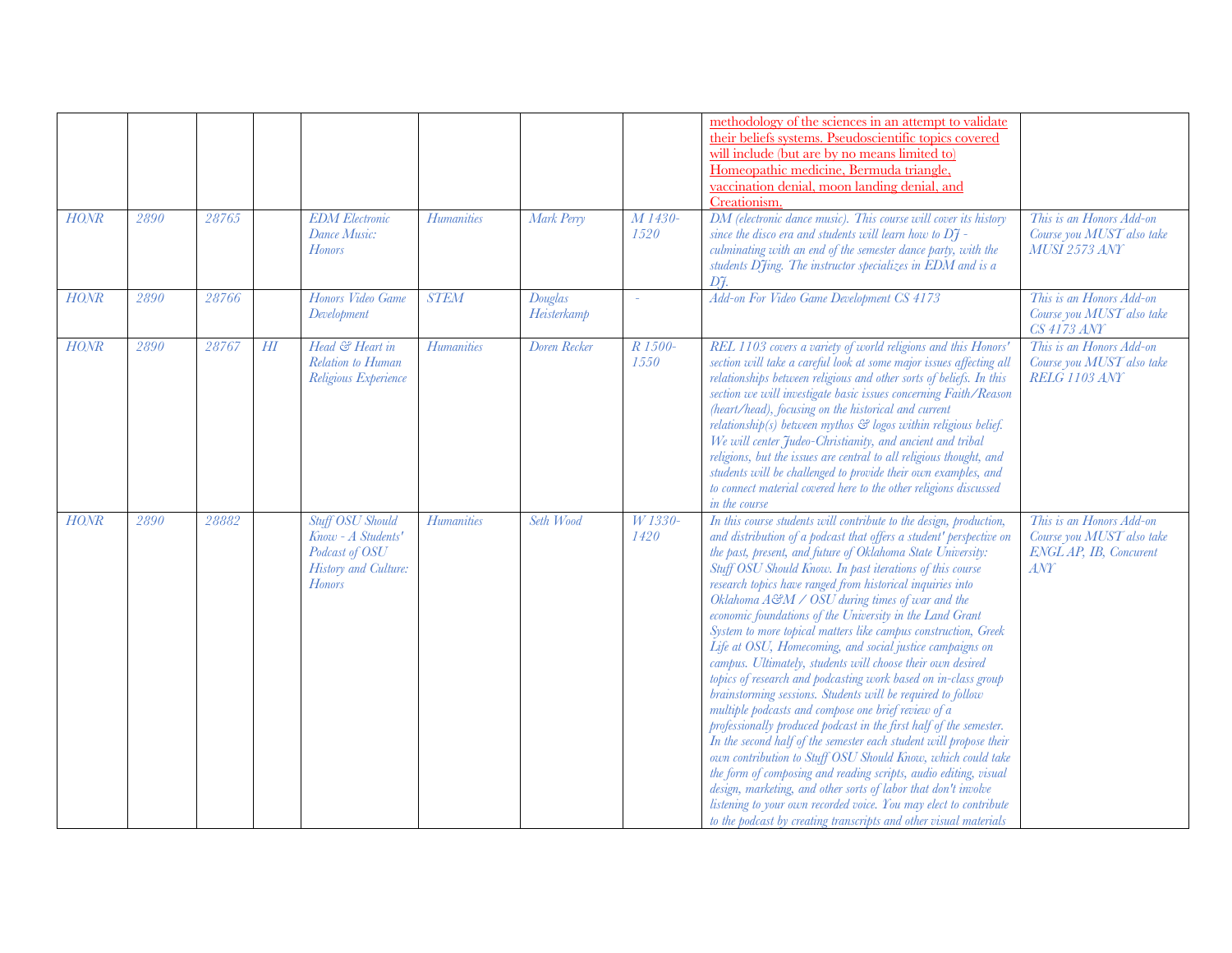|             |      |       |    |                                                                                                |             |                     |                 | to make the podcast accessible to a wider audience. Whatever<br>the topical material of the podcasts themselves, the creation of<br>them will provide students with a novel opportunity to refine<br>their abilities to perform scholarly research, to conduct<br>interviews, to articulate scripted and improvised discourse,<br>market materials online and in physical spaces through visual<br>media, and to converse and collaborate productively with their<br>peers.                                                                                                                                                                                                                                                                                                                                                                                                                                                                                                                                                                                                                                                                                                                                         |                                                                                                                   |
|-------------|------|-------|----|------------------------------------------------------------------------------------------------|-------------|---------------------|-----------------|---------------------------------------------------------------------------------------------------------------------------------------------------------------------------------------------------------------------------------------------------------------------------------------------------------------------------------------------------------------------------------------------------------------------------------------------------------------------------------------------------------------------------------------------------------------------------------------------------------------------------------------------------------------------------------------------------------------------------------------------------------------------------------------------------------------------------------------------------------------------------------------------------------------------------------------------------------------------------------------------------------------------------------------------------------------------------------------------------------------------------------------------------------------------------------------------------------------------|-------------------------------------------------------------------------------------------------------------------|
| HONR        | 2890 | 31468 |    | Programming<br><b>Intelligent Robots:</b><br><b>Honors</b>                                     | <b>STEM</b> | Cheistopher Crick   | W 1630-<br>1720 | Programming Intelligent Robots - Students in this course will<br>learn to develop applications for autonomous robots, from simple<br>reactive architectures to multirobot teams that engage in<br>sophisticated planning and coordination. Students will be<br>introduced to problems in distributed systems, artificial<br>intelligence and computer vision. Prior programming experience<br>at the level of CS I is required. - Crick - CO-REQUISITE<br>NOTE: Must be an honors student enrolled in Computer<br>Science II (CS 2133) or $C/C$ ++ (CS 2433) $C/C$ ++ course<br>or any other mid-level CS class for the Spring 2022 semester.]                                                                                                                                                                                                                                                                                                                                                                                                                                                                                                                                                                      | This is an Honors Add-on<br>Course you MUST also take<br>CS 2133 ANY CS 2443<br>ANT                               |
| <b>HONR</b> | 3023 | 30975 | H1 | <b>CAS Place-As-</b><br>Text: Berlin,<br>Germany                                               | Humanities  | Richard<br>Frohock  | F 1230-<br>1320 | In this honors seminar, we will explore the rich<br>culture of Berlin, Germany, through reading,<br>discussion, and international travel. This class will use<br>a Place-as-Text curriculum, which means the city of<br>Berlin will be our object of study. Together we will<br>explore contemporary life in Berlin, the capital city<br>that was profoundly shaped by World War II and has<br>a fascinating cold-war history. Today, Berlin is<br>renowned for its arts culture (filmmaking, music, and<br>the visual arts), its diverse neighborhoods, and its<br>start-up-friendly business environment. Our time in<br>Berlin will feature numerous excursions and activities<br>aimed at developing interdisciplinary understanding<br>of the city. Students can visit sites such as the<br><b>Brandenburg Gate and Museum Island, take a stroll</b><br>through the shopping district of Kurf <sup><math>\sqrt{\ }</math></sup> rstendamm<br>and the arts district, or travel to the picturesque<br>neighboring town of Potsdam. There are no<br>prerequisites for this travel course, and the class is<br>open to all majors. Enrollment by permit (contact<br>Richard.frohock@okstate.edu for more details!) | This Course can be used<br>to meet the Honors<br><b>Seminar Requirement</b><br>Outreach Perm Req 405-<br>744-6390 |
| <b>HONR</b> | 3023 | 31121 | H1 | Contemporary<br>Cultures of the<br><b>Western World:</b><br>Honors in<br><b>Central Mexico</b> | Humanities  | <b>John Andrews</b> | F 1230-<br>1320 | In this three-credit hour course (Led by Dr. John<br>Andrews And Cara Eubanks) we will explore the rich<br>culture of Central Mexico through reading,<br>discussion, and international travel. This class will use<br>a City-As-Text Curriculum, which means the<br>contemporary culture of Central Mexico (specifically                                                                                                                                                                                                                                                                                                                                                                                                                                                                                                                                                                                                                                                                                                                                                                                                                                                                                            | This Course can be used<br>to meet the Honors<br><b>Seminar Requirement</b><br>Outreach Perm Req 405-<br>744-6390 |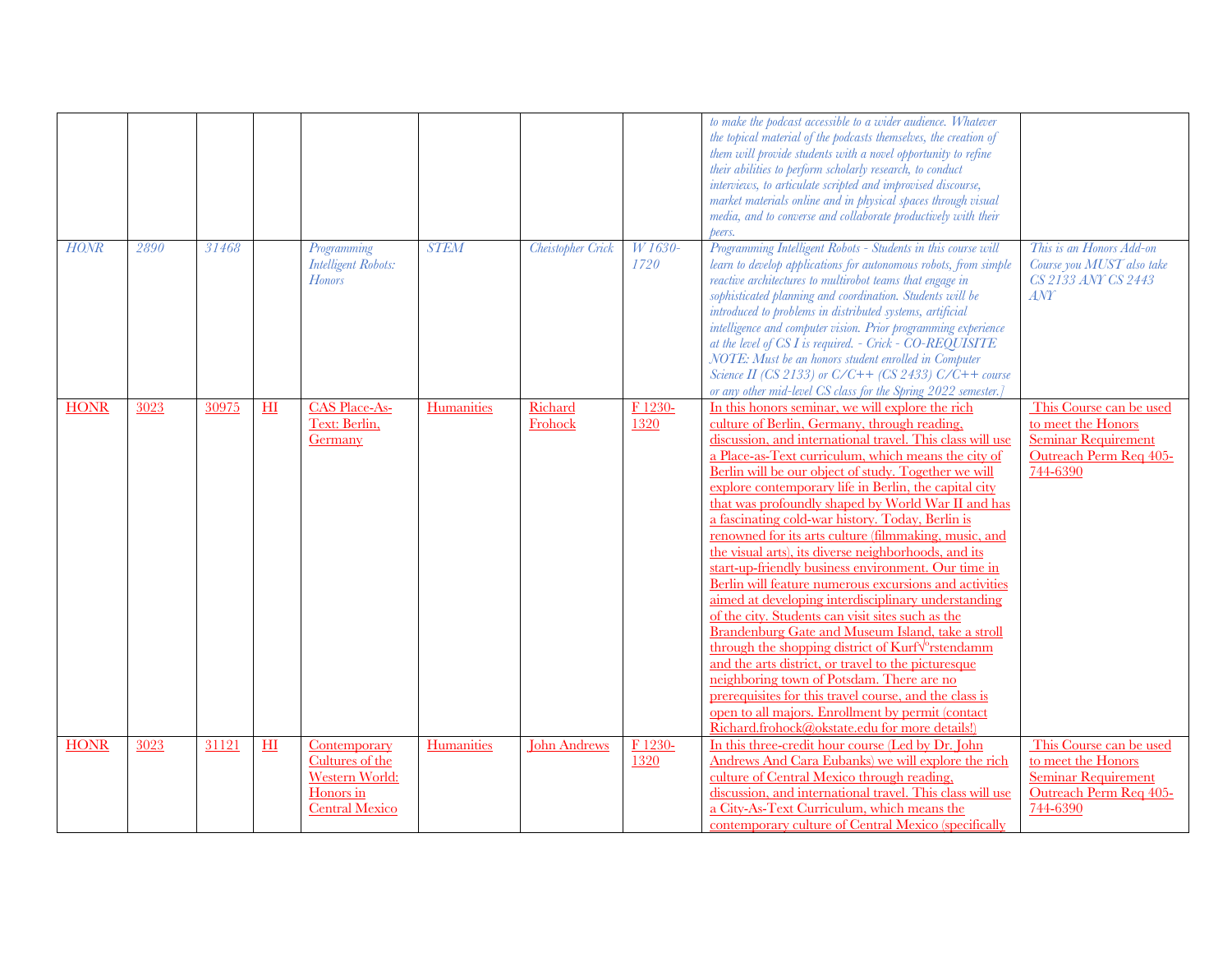|             |      |       |            |                                                       |             |                    |                         | Puebla, Mexico City, and La Preciosita) will be our<br>object of study and will emphasize experiential<br>learning and reflective writing. We will explore<br>contemporary life in Central Mexico through<br>reading, discussion of topics including modernization<br>and cultural identity formation, and numerous<br>excursions and activities aimed at developing<br>interdisciplinary understanding. There are no<br>prerequisites, and the class is open to all majors.                                                                                                                                                                                                                                     |                                                                               |
|-------------|------|-------|------------|-------------------------------------------------------|-------------|--------------------|-------------------------|------------------------------------------------------------------------------------------------------------------------------------------------------------------------------------------------------------------------------------------------------------------------------------------------------------------------------------------------------------------------------------------------------------------------------------------------------------------------------------------------------------------------------------------------------------------------------------------------------------------------------------------------------------------------------------------------------------------|-------------------------------------------------------------------------------|
| <b>HONR</b> | 3053 | 21265 | $DH$       | Biology, Race,<br>and Gender:<br>Honors (DH)          | Humanities  | Doren Recker       | <b>MWF</b><br>1330-1420 | Critical interdisciplinary investigation of relationships<br>between biological theory (especially Darwinism) and<br>social and ethical issues. Attention to views of alleged<br>biological aspects of perceived racial and gender<br>differences and attempts to implement these views<br>socially, legally, and medically in the United States<br>and elsewhere. This class is restricted to students in<br>their 3rd or 4th year in the Honors College.                                                                                                                                                                                                                                                       | This Course can be used<br>to meet the Honors<br><b>Seminar Requirement</b>   |
| <b>HONR</b> | 3063 | 28281 | $_{\rm H}$ | Jane Austen: Life.<br>Art, and<br>Influence (H)       | Humanities  | <b>Cailey Hall</b> | <b>MW</b><br>1430-1545  | An author who continues to speak to generations of<br>readers centuries after her death, Jane Austen wrote a<br>half dozen novels that became classics within a few<br>decades of their creation. This course examines the<br>distinct features of the writing that accounts for her<br>significant accomplishments - not just on the<br>development of the novel but her influence on those<br>novelists who followed her. Prerequisite(s): Honors<br>College participation.                                                                                                                                                                                                                                    | This Course can be used<br>to meet the Honors<br><b>Seminar Requirement</b>   |
| <b>MATH</b> | 2890 | 31516 |            | Honors Topics in<br><b>Business Calculus</b>          | <b>STEM</b> | Detelin Dosev      | $T0900-$<br>1015        | The course will mostly build from topics covered in Business<br>Calculus. We will see what linear regression is, what it is good<br>for, and learn how to use Excel to find the line of "best fit." We<br>will also see how to compute the "current" value of a company<br>and how to compute mortgage payments by hand. We will study<br>some counting techniques and use them to answer questions<br>about probability. This is helpful in making business decisions<br>when there is some uncertainty about what will happen. At the<br>end of the course, we will study constrained optimization and<br>see how the technique of Lagrange multipliers can be used to<br>solve real-world economics problems. | This is an Honors Add-on<br>Course you MUST also take<br><b>MATH 2103 ANY</b> |
| <b>MATH</b> | 2890 | 31517 |            | <b>Inquiry Oriented</b><br>Linear Algebra<br>(Honors) | <b>STEM</b> | Melissa Mills      | M 1330-<br>1420         | Students will engage in challenging task sequences that facilitate<br>an inquiry-oriented approach to learning Linear Algebra. We<br>will work through modules on linear independence and span,<br>matrices, linear transformations, change of basis,<br>diagonalization, and Eigentheory. No prior experience with<br>Linear Algebra is necessary!                                                                                                                                                                                                                                                                                                                                                              | This is an Honors Add-on<br>Course you MUST also take<br>Any MATH >2144 ANY   |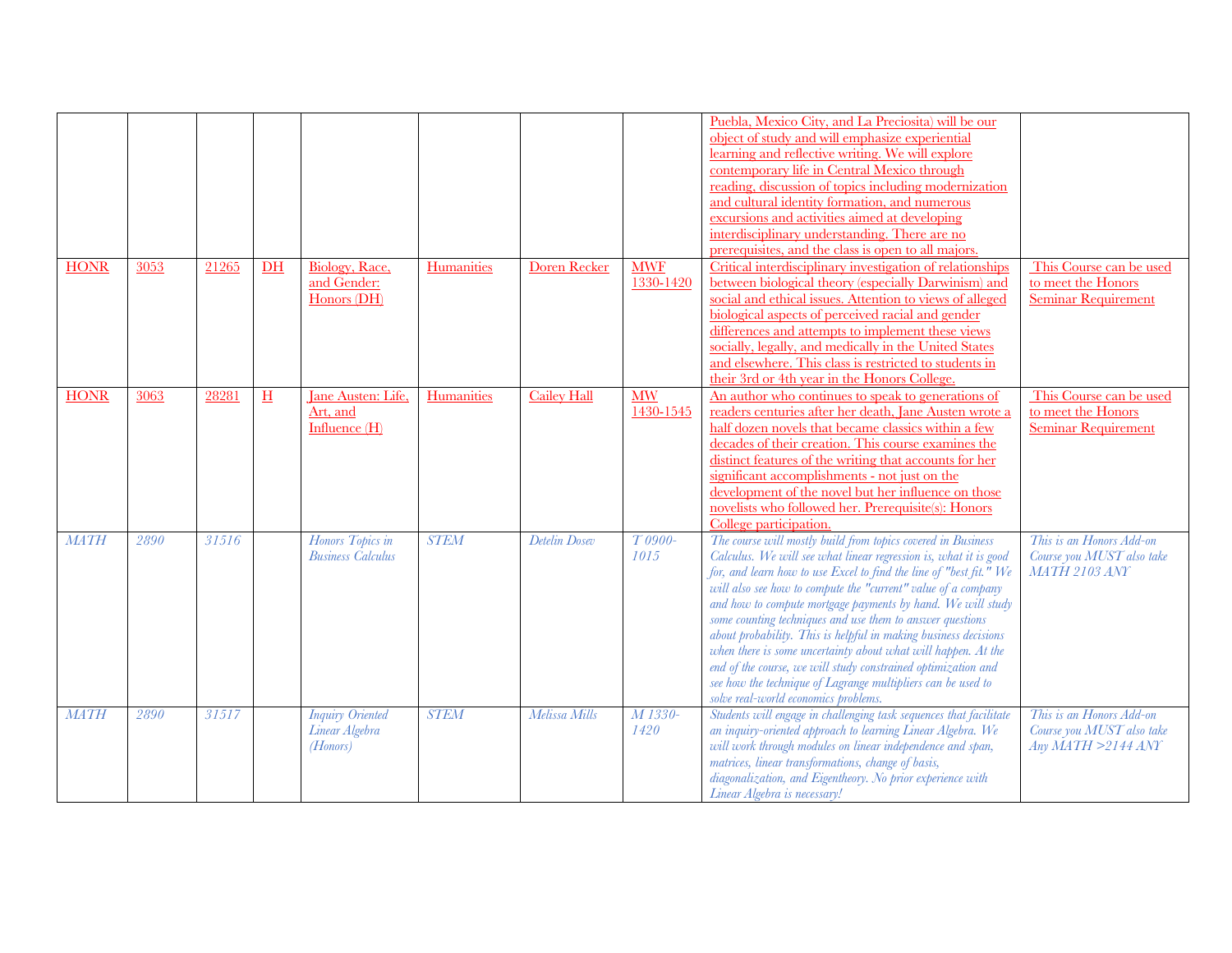| <b>MATH</b> | 2890 | 31518 | Further Games of<br>Strategy: Contract<br><b>Bridge II</b> (Honors) | <b>STEM</b> | <b>Jeffrey Mermin</b> | T <sub>1630</sub> -<br>1745 | Sequel to Games of Strategy: Contract Bridge. The course will<br>discuss intermediate play techniques and advanced bidding<br>conventions. There will be a secondary focus on the variety of<br>different play and scoring formats.                                                                                                                                                                                                                                                                                                                                                                                                                                                                                                                                                                                                                                                                                                                                                                                                                                                      | Prerequisite: Successful<br>completion of Contract Bridge<br>I. - Add-on for any MATH<br>course at or above the level of<br>MATH 2144. This is an<br>Honors Add-on Course you<br>MUST also take MATH<br>$2144$ ANY MATH $>2144$<br><b>ANY</b> Instructor Permission<br>Required Prerequisite:<br>Successful completion of<br>Contract Bridge I. - Add-on for<br>any MATH course at or above<br>the level of MATH 2144. |
|-------------|------|-------|---------------------------------------------------------------------|-------------|-----------------------|-----------------------------|------------------------------------------------------------------------------------------------------------------------------------------------------------------------------------------------------------------------------------------------------------------------------------------------------------------------------------------------------------------------------------------------------------------------------------------------------------------------------------------------------------------------------------------------------------------------------------------------------------------------------------------------------------------------------------------------------------------------------------------------------------------------------------------------------------------------------------------------------------------------------------------------------------------------------------------------------------------------------------------------------------------------------------------------------------------------------------------|------------------------------------------------------------------------------------------------------------------------------------------------------------------------------------------------------------------------------------------------------------------------------------------------------------------------------------------------------------------------------------------------------------------------|
| <b>MATH</b> | 2890 | 31520 | Games of Strategy:<br><b>Contract Bridge</b><br>(Honors)            | <b>STEM</b> | <b>Jeffrey Mermin</b> | R 1630-<br>1745             | In this course we will learn the basics of playing the game<br>Contract Bridge, one of the most difficult games of strategy with<br>incomplete information (as opposed to games such as chess or go<br>in which both players have complete information). Students will<br>learn the rules of the two phases of the game: the auction, or the<br>bidding phase, and then the play of the cards. Students will<br>learn to analyze card positions and think strategically. This<br>involves mental counting of cards that have been played and<br>drawing inferences from those counts of what cards opponents<br>are likely to hold. We will touch on permutations and<br>combinations, as they help us determine the number of options<br>for ways the cards can be distributed, and then use basic<br>probability to determine the most likely outcomes. The game also<br>has social and information-theoretic aspects, requiring respectful<br>and accurate communication with fellow players using the<br>abstract language of bidding. Critical thinking is vital in this<br>course. | This is an Honors Add-on<br>Course you MUST also take<br>MATH 2144 Any MATH<br>$>2144$ ANY                                                                                                                                                                                                                                                                                                                             |
| <b>MATH</b> | 3890 | 31519 | Further Games of<br>Strategy: Contract<br><b>Bridge II</b> (Honors) | <b>STEM</b> | <b>Jeffrey Mermin</b> | T <sub>1630</sub> -<br>1745 | Sequel to Games of Strategy: Contract Bridge. The course will<br>discuss intermediate play techniques and advanced bidding<br>conventions. There will be a secondary focus on the variety of<br>different play and scoring formats.                                                                                                                                                                                                                                                                                                                                                                                                                                                                                                                                                                                                                                                                                                                                                                                                                                                      | Prerequisite: Successful<br>completion of Contract Bridge<br>I. - Add-on for any MATH<br>course at or above the level of<br>MATH 2144. This is an<br>Honors Add-on Course you<br>MUST also take MATH<br>2144 ANY MATH >2144<br><b>ANY</b> Instructor Permission<br>Required Prerequisite:<br>Successful completion of<br>Contract Bridge I. - Add-on for<br>any MATH course at or above<br>the level of MATH 2144.     |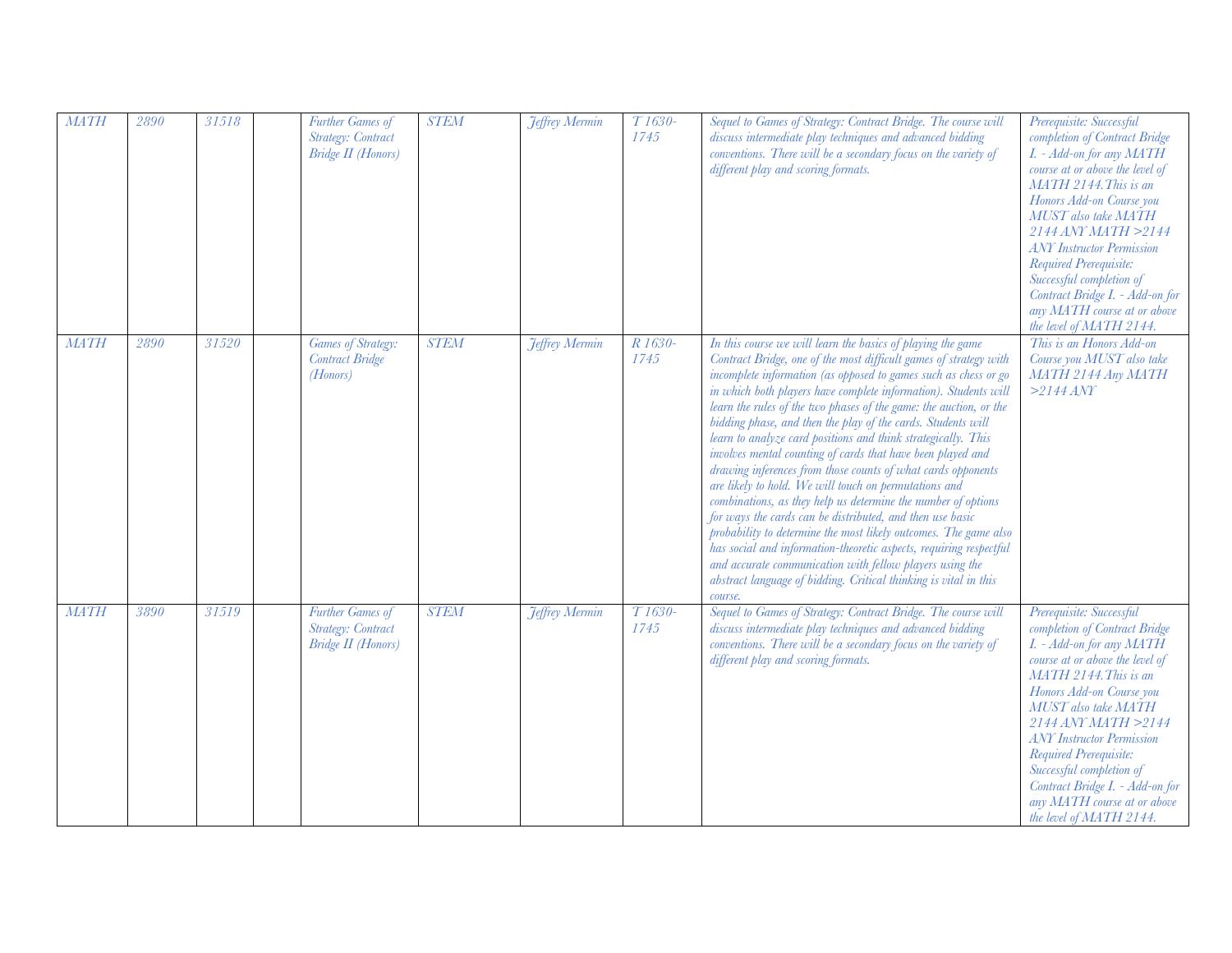| <b>MATH</b> | 4063 | 21425 |   | Advanced Linear<br>Algebra: Honors                                         | <b>STEM</b>     | Alan Noell           | <b>MWF</b><br>1430-1520     | A rigorous treatment of vector spaces, linear<br>transformations, determinants, orthogonal and<br>unitary transformations, canonical forms, bilinear<br>and hermitian forms, and dual spaces. Honors and<br>regular sections are offered and meet with MATH<br>5023. |                                                                               |
|-------------|------|-------|---|----------------------------------------------------------------------------|-----------------|----------------------|-----------------------------|----------------------------------------------------------------------------------------------------------------------------------------------------------------------------------------------------------------------------------------------------------------------|-------------------------------------------------------------------------------|
| <b>MATH</b> | 4153 | 21427 |   | Advanced<br>Calculus II:<br>Honors                                         | <b>STEM</b>     | Jiri Lebl            | <b>MWF</b><br>1230-1320     | A rigorous treatment of vector spaces, linear<br>transformations, determinants, orthogonal and<br>unitary transformations, canonical forms, bilinear<br>and hermitian forms, and dual spaces. Honors and<br>regular sections are offered and meet with MATH<br>5023. |                                                                               |
| <b>MATH</b> | 4623 | 21431 |   | Abstract Algebra<br>II: Honors                                             | <b>STEM</b>     | David Wright         | <b>MWF</b><br>0930-1020     | Continuation of MATH 4613. An introduction to the<br>theory of rings, linear transformation and fields.<br>Meets with MATH 5013. No credit for students with<br>credit in MATH 5013. Prerequisite(s): MATH 4613.                                                     |                                                                               |
| MICR        | 2890 | 24168 |   | Introduction to<br>Microbiology:<br><b>Honors</b>                          | <b>STEM</b>     | Matthew Cabeen       | F 0930-<br>1020             | Honors Add-on for MICR 2133 Introduction to Microbiology                                                                                                                                                                                                             | This is an Honors Add-on<br>Course you MUST also take<br><b>MICR 2133 ANY</b> |
| MICR        | 2890 | 26752 |   | Discovering<br><b>Unexplored Bacterial</b><br>Genomic Diversity:<br>Honors | <b>STEM</b>     | Wouter Hoff          | F1430-<br>1545              | This 2890 is an add-on to MICR 2132 Intro to Micro Lab.<br>This is an unusual honors section, allows students to sequence<br>the genomes of microbes they , Äúdiscover, Äù in nature as part of<br>Intro Lab.                                                        | This is an Honors Add-on<br>Course you MUST also take<br><b>MICR 2132 ANY</b> |
| <b>MICR</b> | 2890 | 30108 |   | Introduction to<br>Microbiology:<br>Honors                                 | <b>STEM</b>     | Sabrina<br>Beckmann  | F 0930-<br>1020             | Honors Add-on for MICR 2133 Introduction to Microbiology                                                                                                                                                                                                             | This is an Honors Add-on<br>Course you MUST also take<br>MICR 2133 ANY        |
| MICR        | 3890 | 24170 |   | Advanced Cell and<br>Molecular Biology:<br><b>Honors</b>                   | <b>STEM</b>     | Wouter Hoff          | W 1330-<br>1420             | Add-on for MICR 3033 Cell and Molecular Biology                                                                                                                                                                                                                      | This is an Honors Add-on<br>Course you MUST also take<br>MICR 4233 ANY        |
| MICR        | 3890 | 24576 |   | Pathogenic<br>Microbiology:<br><b>Honors</b>                               | <b>STEM</b>     | Erika Lutter         | F <sub>1230</sub> -<br>1320 | Add-on to Pathogenic Microbiology MICR 4053                                                                                                                                                                                                                          | This is an Honors Add-on<br>Course you MUST also take<br>MICR 4053 ANY        |
| MICR        | 3890 | 24659 |   | <b>Immunology: Honors</b>                                                  | <b>STEM</b>     | Karen Wozniak        | F 1330-<br>1420             | Add-on to Immunology                                                                                                                                                                                                                                                 | This is an Honors Add-on<br>Course you MUST also take<br>MICR 3253 ANY        |
| MICR        | 3890 | 28247 |   | <b>Advanced Honors</b><br>Experience in<br>Microbiology                    | <b>STEM</b>     | Randy<br>Morgenstein | M 1330-<br>1420             | Add-on Course for Advanced Microbiology MICR 3223                                                                                                                                                                                                                    | This is an Honors Add-on<br>Course you MUST also take<br>MICR 3223 ANY        |
| <b>MKTG</b> | 3213 | 30515 | S | Marketing:<br>Honors (S)                                                   | Social Sciences | Maribeth<br>Kuzmeski | <b>MWF</b><br>0930-1020     | Marketing strategy and decision-making. Consumer<br>behavior, marketing institutions, competition and the<br>law.                                                                                                                                                    |                                                                               |
| <b>NSCI</b> | 2114 | 21713 | N | Principles of<br>Human<br>Nutrition:<br>Honors $(N)$                       | <b>STEM</b>     | <b>Edralin Lucas</b> | <b>MWF</b><br>1330-1420     | Functions of the nutrients in human life processes.<br>Nutrient relationship to health as a basis for food<br>choices.                                                                                                                                               |                                                                               |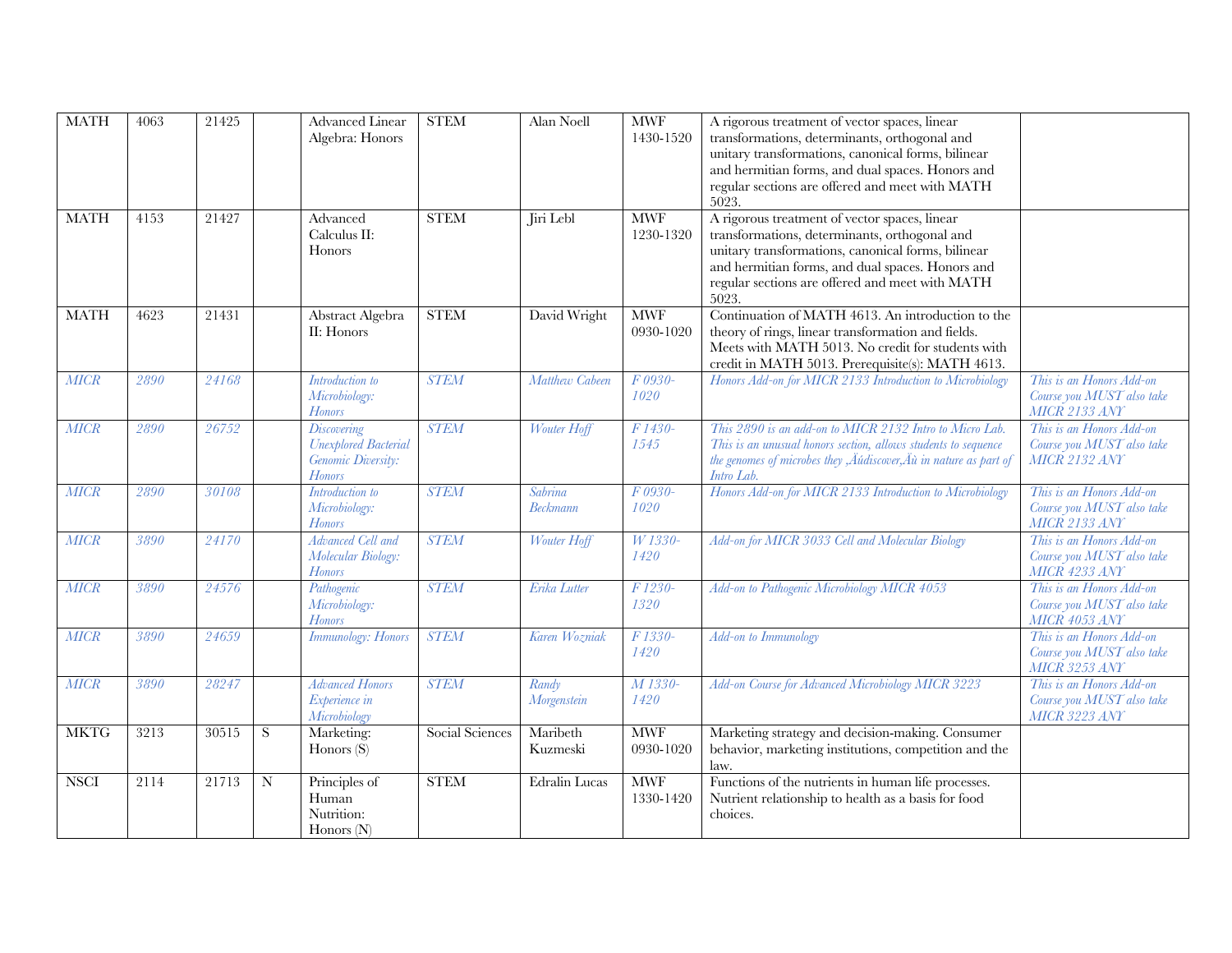| <b>NSCI</b> | 2114 | 21714 | ${\bf N}$ | Principles of<br>Human<br>Nutrition:<br>Honors $(N)$                  | <b>STEM</b> | Ashlea Braun           | <b>MWF</b><br>1030-1120 | Functions of the nutrients in human life processes.<br>Nutrient relationship to health as a basis for food<br>choices.                                                                                                                                                                                                                                                                                                                                                                                                                                                                                                                                                                                                                                                                                                       |                                                                                   |
|-------------|------|-------|-----------|-----------------------------------------------------------------------|-------------|------------------------|-------------------------|------------------------------------------------------------------------------------------------------------------------------------------------------------------------------------------------------------------------------------------------------------------------------------------------------------------------------------------------------------------------------------------------------------------------------------------------------------------------------------------------------------------------------------------------------------------------------------------------------------------------------------------------------------------------------------------------------------------------------------------------------------------------------------------------------------------------------|-----------------------------------------------------------------------------------|
| <b>NSCI</b> | 3440 | 23486 |           | Nutritional<br>Sciences Pre-<br>Professional<br>Experience:<br>Honors | <b>STEM</b> | Catherine<br>Palmer    | $\mathbb{Z}^2$          |                                                                                                                                                                                                                                                                                                                                                                                                                                                                                                                                                                                                                                                                                                                                                                                                                              |                                                                                   |
| <b>NSCI</b> | 4850 | 28937 |           | Freshman<br>Research<br>Scholars Project:<br>Honors                   | <b>STEM</b> | Allison<br>Hepworth    | $\blacksquare$          |                                                                                                                                                                                                                                                                                                                                                                                                                                                                                                                                                                                                                                                                                                                                                                                                                              |                                                                                   |
| <b>NSCI</b> | 4850 | 28938 |           | Freshman<br>Research<br>Scholars Project:<br>Honors                   | <b>STEM</b> | Sam Emerson            | $\mathbf{u}$            |                                                                                                                                                                                                                                                                                                                                                                                                                                                                                                                                                                                                                                                                                                                                                                                                                              |                                                                                   |
| PHIL        | 1313 | 25864 | $\bf{A}$  | Logic and<br>Critical Thinking<br>$(A)$ : Honors                      | <b>STEM</b> | Pierce Marks           | <b>MWF</b><br>1230-1320 | Formal and informal reasoning, common fallacies,<br>definitions and language functions, patterns of<br>explanation. Practical criticism and development of<br>everyday arguments.                                                                                                                                                                                                                                                                                                                                                                                                                                                                                                                                                                                                                                            |                                                                                   |
| <b>PHYS</b> | 2890 | 24250 |           | Honors Experience<br><b>PHYS 2014</b>                                 | <b>STEM</b> | <b>Andrew Yost</b>     | M 1130-<br>1220         | Add-on to General Physics PHYS 2014                                                                                                                                                                                                                                                                                                                                                                                                                                                                                                                                                                                                                                                                                                                                                                                          | This is an Honors Add-on<br>Course you MUST also take<br>PHYS <sub>2014</sub> ANY |
| <b>PHYS</b> | 2890 | 24251 |           | Honors Experience<br><b>PHYS 2114</b>                                 | <b>STEM</b> | Derek Meyers           | W 1030-<br>1120         | This course will explore the concepts of mechanics from the<br>point of view of their application to living systems. Topics to be<br>covered include the role of physics in living matter; mechanical<br>challenges to life resulting from the highly viscous environment<br>present at microscopic scales, constraints on force at the cellular<br>scale, motion within cells, tissues, and fluids; and energy, heat,<br>and entropy in biological systems. The class will also cover how<br>cellular machinery (e.g., molecular motors) can convert chemical<br>energy sources to mechanical forces and motion. Students in this<br>class will be introduced to the physics relevant to DNA and<br>other biological systems, including rigidity and elasticity. The<br>course will not require students to buy a textbook. | This is an Honors Add-on<br>Course you MUST also take<br>PHYS <sub>2114</sub> ANY |
| <b>PHYS</b> | 2890 | 25017 |           | Honors Experience<br><b>PHYS 1114</b>                                 | <b>STEM</b> | Donghua Zhou           | T 1330-<br>1420         | Add-on for College Physics PHYS 1114                                                                                                                                                                                                                                                                                                                                                                                                                                                                                                                                                                                                                                                                                                                                                                                         | This is an Honors Add-on<br>Course you MUST also take<br>PHYS <sub>1114</sub> ANY |
| <b>PLNT</b> | 4470 | 22025 |           | Honors Intro Plant<br>Soil System                                     | <b>STEM</b> | <b>Beatrix Haggard</b> | R 1500-<br>1550         | From Hands-on to History: the story of Crop Production -<br>Students will experience hands on laboratories in the greenhouse<br>and the crop science laboratory. These labs will evaluate<br>identification of various growth characteristics for multiple crops<br>grown in Oklahoma. Including germination and etiolation using<br>growth chambers and the greenhouse to evaluate how                                                                                                                                                                                                                                                                                                                                                                                                                                      | This is an Honors Add-on<br>Course you MUST also take<br><b>PLNT</b> 1213 ANY     |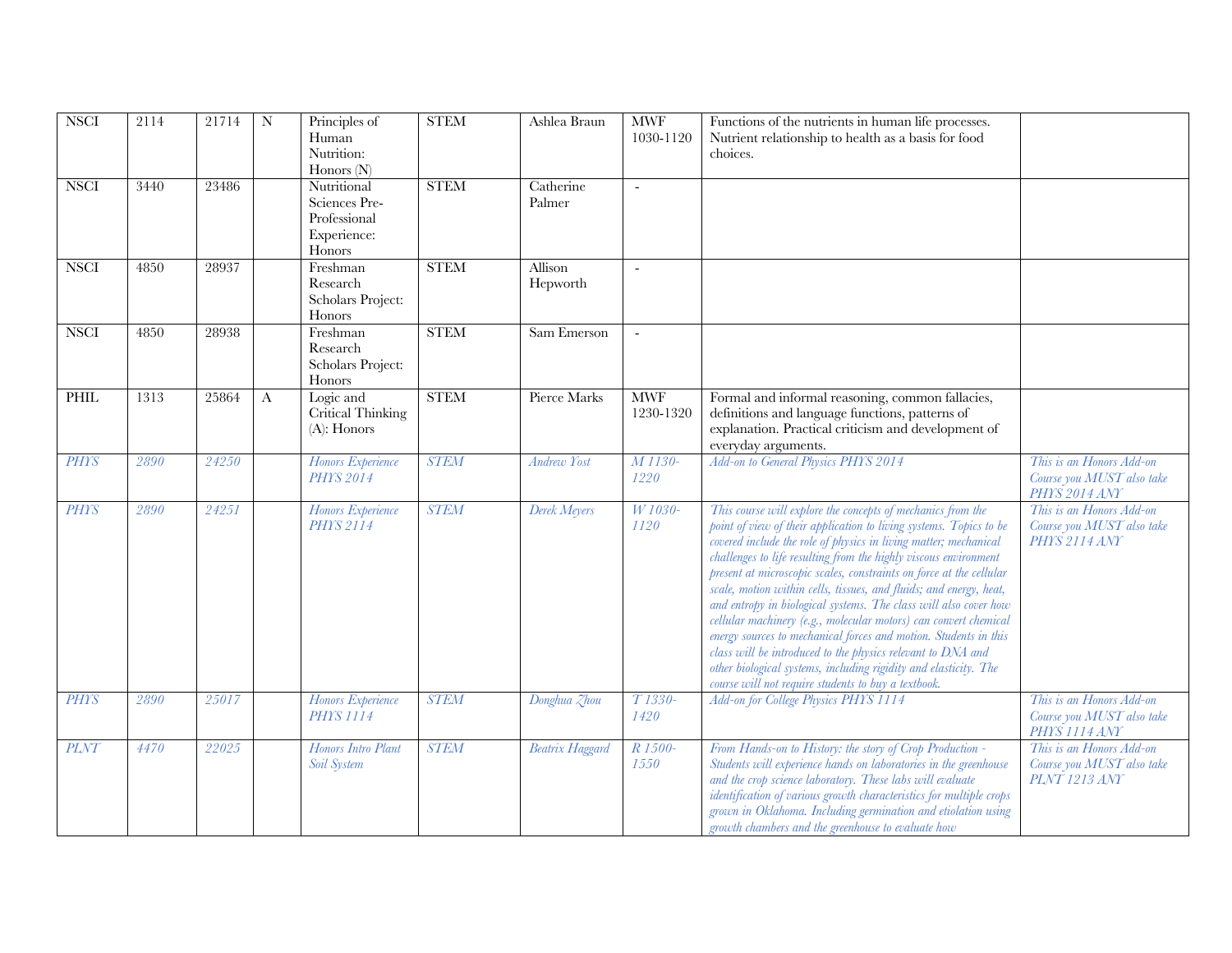|             |      |       |                                                                   |                        |                   |                             | environment influences plant growth. Students will also read<br>"The Living Fields: Our Agricultural Heritage", and we will<br>discuss the book when not working on labs or in-class<br>demonstrations. This add on will provide a deeper<br>understanding of how production agriculture has evolved into its<br>current form.                                                                                                                                                                                                                                                                                                                 |                                                                                                          |
|-------------|------|-------|-------------------------------------------------------------------|------------------------|-------------------|-----------------------------|------------------------------------------------------------------------------------------------------------------------------------------------------------------------------------------------------------------------------------------------------------------------------------------------------------------------------------------------------------------------------------------------------------------------------------------------------------------------------------------------------------------------------------------------------------------------------------------------------------------------------------------------|----------------------------------------------------------------------------------------------------------|
| <b>POLS</b> | 2890 | 24261 | Odd Clauses of the<br><b>Constitution: Honors</b>                 | <b>Social Sciences</b> | Danny Adkison     | M 1230-<br>1320             | Add-on for POLS 1113 American Government                                                                                                                                                                                                                                                                                                                                                                                                                                                                                                                                                                                                       | This is an Honors Add-on<br>Course you MUST also take<br>POLS 1113 ANY                                   |
| <b>POLS</b> | 2890 | 24262 | Odd Clauses of the<br><b>Constitution: Honors</b>                 | <b>Social Sciences</b> | Danny Adkison     | W 1230-<br>1320             | Add-on for POLS 1113 American Government                                                                                                                                                                                                                                                                                                                                                                                                                                                                                                                                                                                                       | This is an Honors Add-on<br>Course you MUST also take<br>POLS 1113 ANY                                   |
| <b>PSYC</b> | 2890 | 24189 | Thinking Traps that<br>Affect Your Life:<br><b>Honors</b>         | <b>Social Sciences</b> | Tony Wells        | W 1530-<br>1620             | Add-on for PSYC 1113- We will cover 12 cognitive traps,<br>biases, and heuristics that affect our everyday lives including our<br>relationships, our health, and how we spend our money. The<br>course will involve multiple in-class demonstrations of these<br>traps and biases. We will also discuss how being aware of these<br>traps and, hopefully, avoiding them can improve our lives.                                                                                                                                                                                                                                                 | This is an Honors Add-on<br>Course you MUST also take<br>PSYC 1113 ANY                                   |
| <b>PSYC</b> | 2890 | 26503 | <b>Psychological Issues</b><br>in Video Games:<br><b>Honors</b>   | <b>Social Sciences</b> | <b>Shawn Rose</b> | W 1130-<br>1220             | Psychological Issues in Video Games - This course will explore<br>issues in psychology through the lens of video games using<br>specific examples from a variety of mainstream and independent<br>games. Themes covered in the class include the role of stress in<br>games, violence and aggression, social influences, player identity<br>and personality, gender and diversity, and depictions of mental<br>health in video games. In addition to typical discussions, some<br>class periods will have students collaboratively playing through<br>selected games during class while discussing issues that emerge<br>through the gameplay. | This is an Honors Add-on<br>Course you MUST also take<br>PSYC 1113 ANY PSYC<br>2313                      |
| <b>PSYC</b> | 2890 | 29018 | Mindfulness:<br>Theory, Research,<br>and Interventions:<br>Honors | <b>Social Sciences</b> | Stephanie Sweatt  | M 1330-<br>1420             |                                                                                                                                                                                                                                                                                                                                                                                                                                                                                                                                                                                                                                                | This is an Honors Add-on<br>Course you MUST also take<br>PSYC 1113 ANY                                   |
| <b>SPCH</b> | 2890 | 24299 | Honors Experience<br>in Speech                                    | <b>Social Sciences</b> | Mary Walker       | W 1330-<br>1420             | This course is designed to supplement your regular section of<br>SPCH 2713. Students will make several special occasion<br>speeches. These types of speeches are more informal than the<br>ones you will make in your regular section, and while the<br>content of your speeches in this course will certainly be<br>important, the course will focus on evaluating and honing your<br>delivery skills.                                                                                                                                                                                                                                        | This is an Honors Add-on<br>Course you MUST also take<br>SPCH 2713 ANY                                   |
| <b>STAT</b> | 2890 | 25040 | Honors Experience<br>in Statistics                                | <b>STEM</b>            |                   | F <sub>1530</sub> -<br>1620 | Games of chance have been one of the historical drivers of<br>mathematical probability since the 1654 series of letters<br>between Pascal and Fermat. In the 21st century, applications of<br>probability have moved beyond gambling into many different<br>types of games. In this seminar, we examine various types of<br>games of chance plus skill. Major assignments are a                                                                                                                                                                                                                                                                | This is an Honors Add-on<br>Course you MUST also take<br>STAT 2013 ANY STAT<br>2023 ANY STAT 2053<br>ANT |